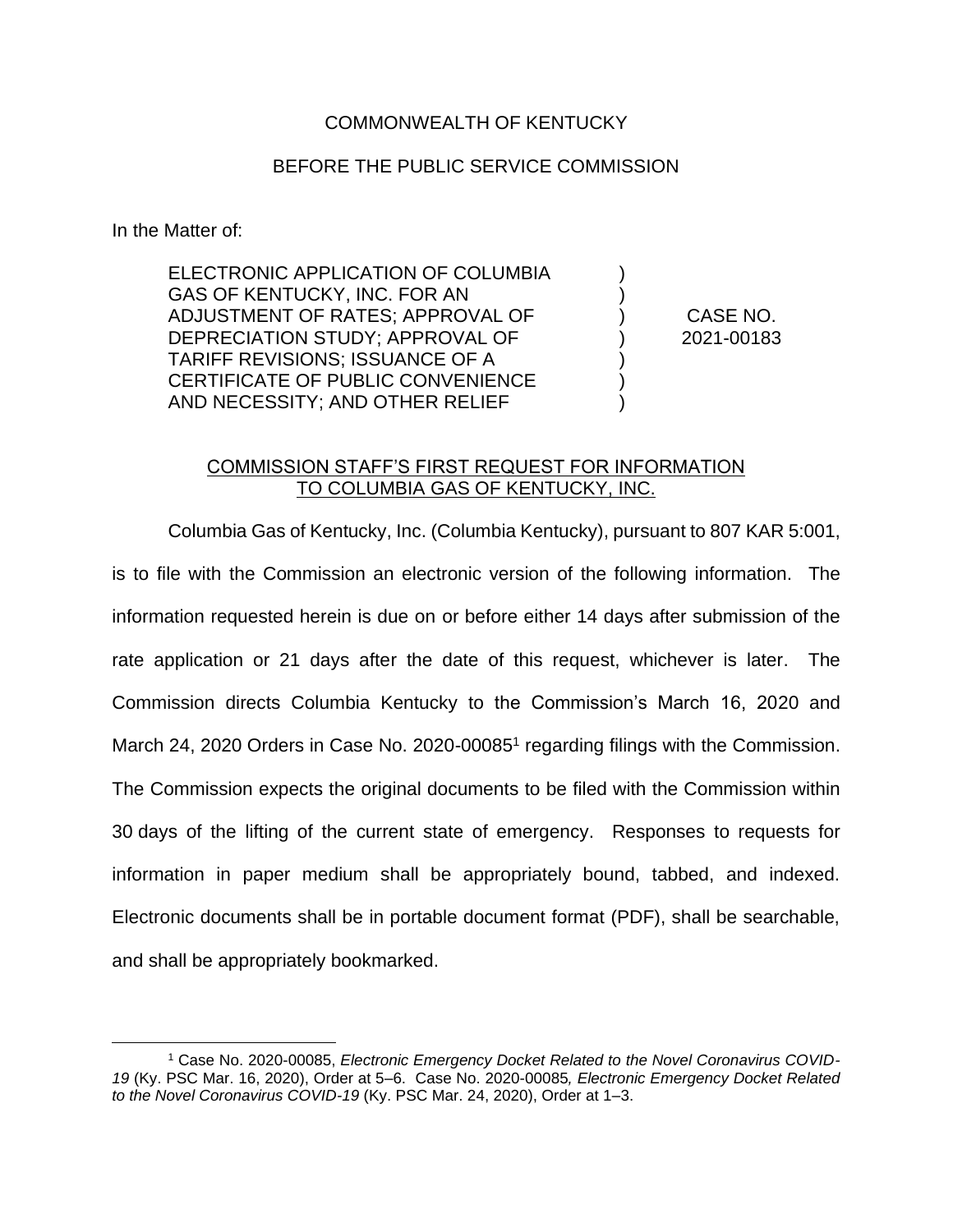Each response shall include the name of the witness responsible for responding to the questions related to the information provided. Each response shall be answered under oath or, for representatives of a public or private corporation or a partnership or association or a governmental agency, be accompanied by a signed certification of the preparer or the person supervising the preparation of the response on behalf of the entity that the response is true and accurate to the best of that person's knowledge, information, and belief formed after a reasonable inquiry.

Columbia Kentucky shall make timely amendment to any prior response if it obtains information that indicates the response was incorrect when made or, though correct when made, is now incorrect in any material respect. For any request to which Columbia Kentucky fails or refuses to furnish all or part of the requested information, Columbia Kentucky shall provide a written explanation of the specific grounds for its failure to completely and precisely respond.

Careful attention shall be given to copied material to ensure that it is legible. When the requested information has been previously provided in this proceeding in the requested format, reference may be made to the specific location of that information in responding to this request. When applicable, the requested information shall be separately provided for total company operations and jurisdictional operations. When filing a paper containing personal information, Columbia Kentucky shall, in accordance with 807 KAR 5:001, Section 4(10), encrypt or redact the paper so that personal information cannot be read.

1. Provide the following expense account data: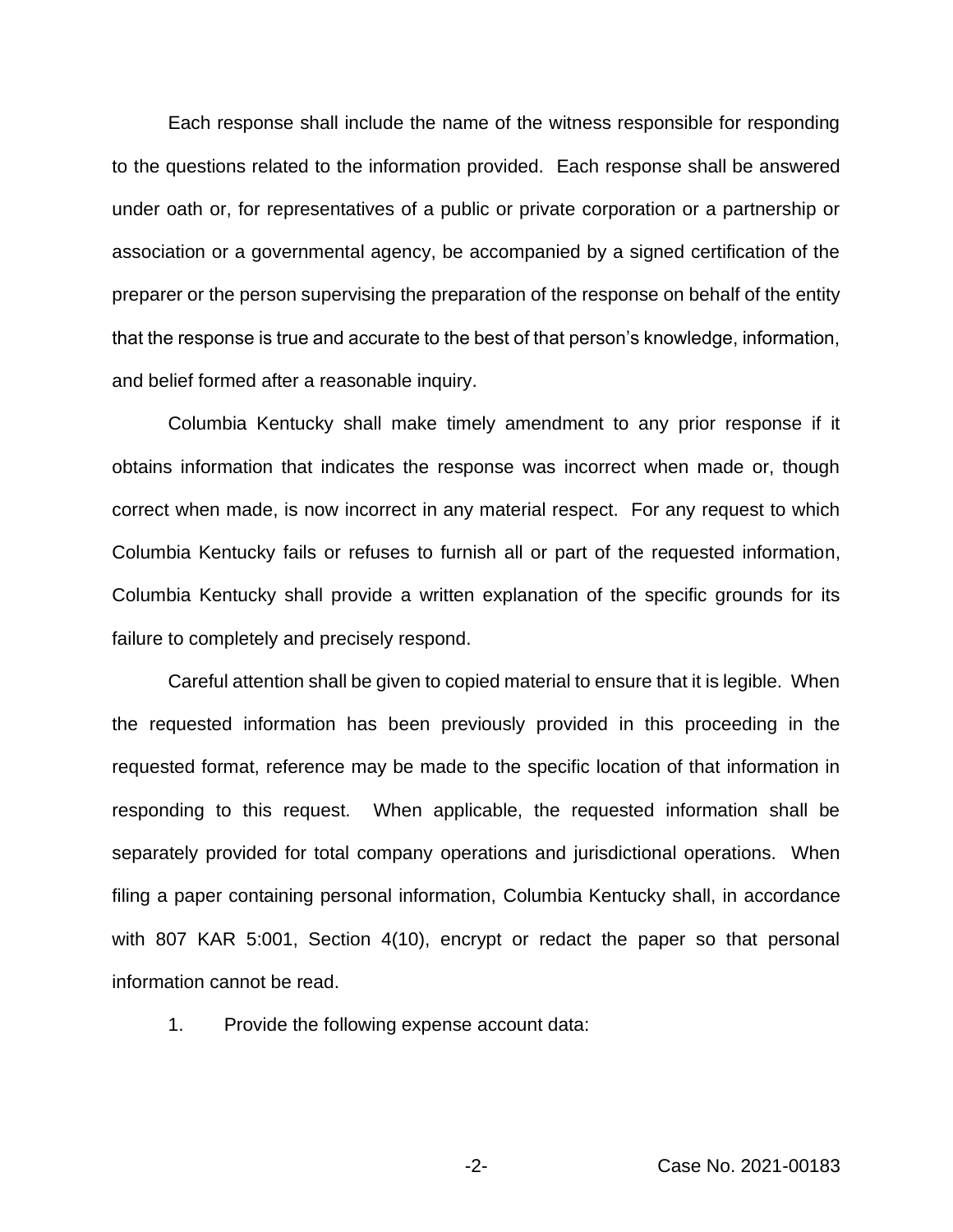a. Schedules, in comparative form, showing the operating expense account balance for the base period and each of the three most recent calendar years for each account or subaccount included in the utility's annual report. Show the percentage of increase or decrease of each year over the prior year.

b. A listing, with descriptions, of all activities, initiatives or programs undertaken or continued by the utility since its last general rate case for the purpose of minimizing costs or improving the efficiency of its operations or maintenance activities. Include all quantifiable realized and projected savings.

2. Provide, in the format provided in Schedule A, schedules showing a comparison of the balance in the revenue accounts for each month of the base period to the same month of the immediately preceding 12-month period for each revenue account or subaccount included in the utility's chart of accounts. Include appropriate footnotes to show the month each rate change was approved and the month the full impact of the change was recorded in the accounts.

3. As the historical data becomes available, provide detailed monthly income statements for each forecasted month of the base period including the month in which the Commission hears this case.

4. Provide the utility's cash account balances at the beginning of the most recent calendar year and at the end of each month through the date of this request.

5. Provide the following monthly account balances and a calculation of the average (13-month) account balances for the 12 months preceding the base period:

a. Plant in service (Account No. 101);

b. Plant purchased or sold (Account No. 102);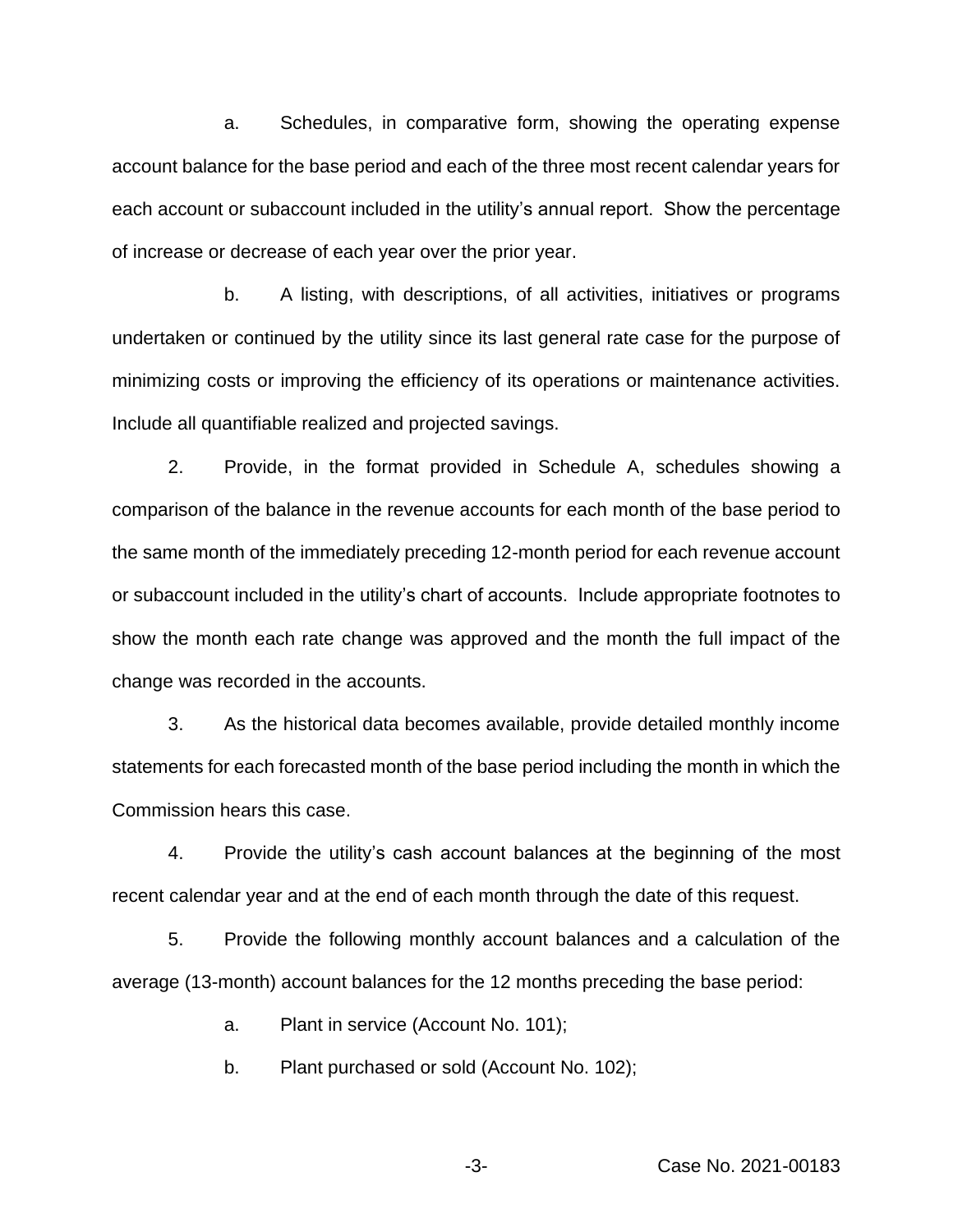- c. Property held for future use (Account No. 105);
- d. Completed construction not classified (Account No. 106);
- e. Construction work in progress (Account No. 107);
- f. Depreciation reserve (Account No. 108);
- g. Materials and supplies (include all accounts and subaccounts);
- h. Computation and development of minimum cash requirements;

i. Balance in accounts payable applicable to amounts included in utility plant in service (If actual is indeterminable, provide a reasonable estimate.);

j. Balance in accounts payable applicable to amounts included in plant under construction (If actual is indeterminable, provide a reasonable estimate.); and

k. Balance in accounts payable applicable to prepayments by major category or subaccount.

6. Provide a detailed analysis of expenses for professional services during the 12 months preceding the base period, as shown in Schedule B, and all workpapers supporting the analysis. At a minimum, the workpapers should show the payee, dollar amount, reference (i.e., voucher no., etc.), account charged, hourly rates and time charged to the company according to each invoice, and a description of the services provided.

7. Provide the following information. If any amounts were allocated, show a calculation of the factor used to allocate each amount.

a. A detailed analysis of charges booked for advertising expenditures during the 12 months preceding the base period. Include a complete breakdown of Account No. 913 – Advertising Expenses, and any other advertising expenditures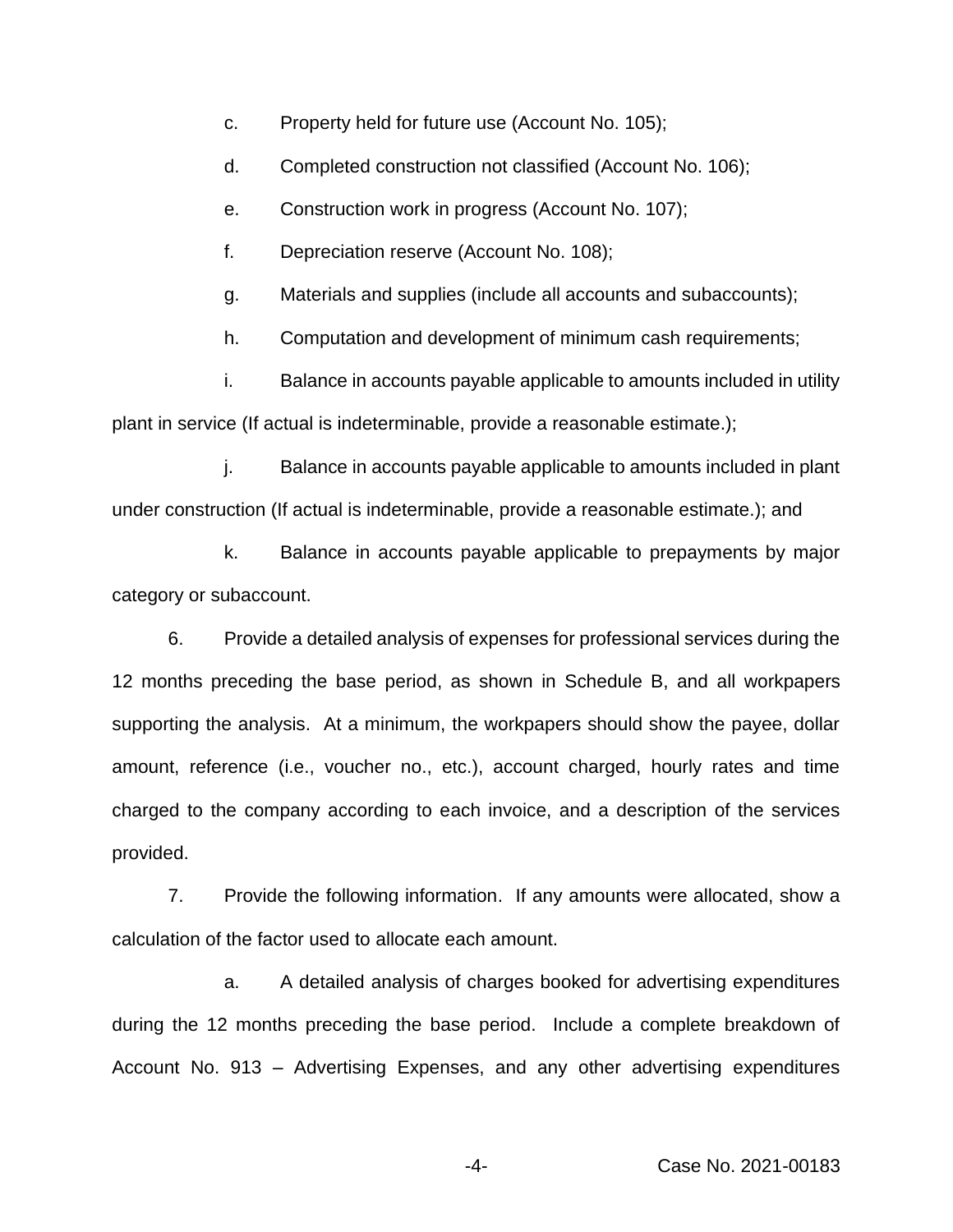included in any other expense accounts, as shown in Schedule C1. The analysis should specify the purpose of the expenditure and the expected benefit to be derived.

b. An analysis of Account No. 930 – Miscellaneous General Expenses for the 12 months preceding the base period. Include a complete breakdown of this account as shown in Schedule C2 and provide detailed workpapers supporting this analysis. At a minimum, the analysis should show the date, vendor, reference (i.e., voucher no., etc.), dollar amount, and brief description of each expenditure of \$500 or more, provided that lesser items are grouped by classes as shown in Schedule C2.

c. An analysis of Account No. 426 – Other Income Deductions for the 12 months preceding the base period. Include a complete breakdown of this account as shown in Schedule C3, and provide detailed workpapers supporting this analysis. At a minimum, the analysis should show the date, vendor, reference (i.e., voucher no., etc.), dollar amount, and a brief description of each expenditure of \$500 or more, provided that lesser items are grouped by classes as shown in Schedule C3.

8. Provide an analysis of the utility's expenses for research and development activities for the base period and the three most recent calendar years. The analysis should include the following:

a. The basis of fees paid to research organizations and the utility's portion of the total revenue of each organization. Where the contribution is monthly, provide the current rate and the effective date.

b. Details of the research activities conducted by each organization.

c. Details of services and other benefits provided to the utility by each organization.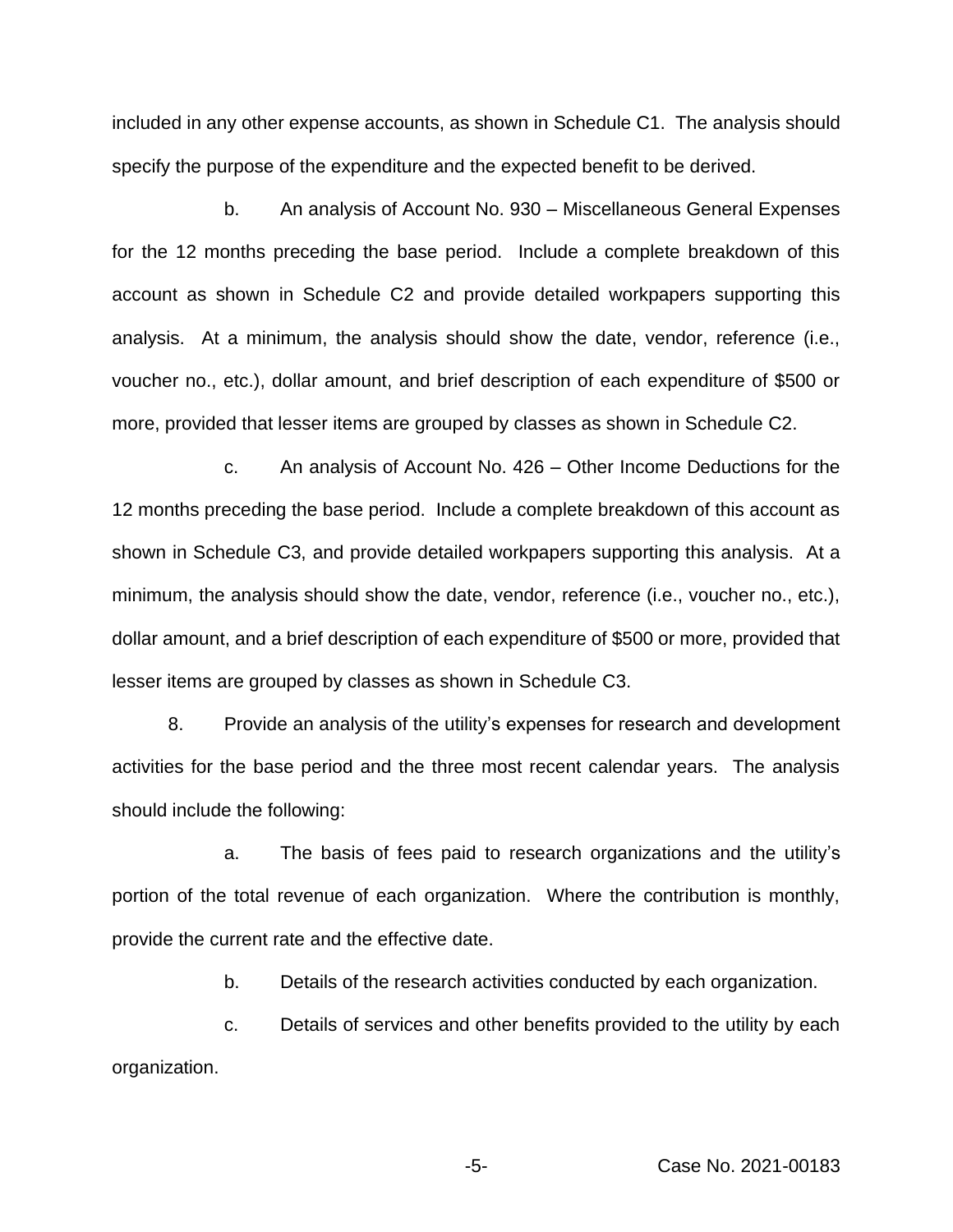d. Annual expenditures of each organization with a basic description of the nature of costs incurred by the organization.

e. Details of the expected benefits to the utility.

9. Provide the following information for the most recent calendar year concerning the utility and any affiliated service corporation or corporate service division/unit:

a. A schedule detailing the costs charged, either directly or allocated, by the utility to the service corporation. Indicate the utility's accounts in which these costs were originally recorded. For costs that are allocated, include a description of the allocation factors utilized.

b. A schedule detailing the costs charged, either directly or allocated, by the service corporation to the utility. Identify the utility's accounts in which these costs were recorded. For costs that are allocated, include a description of the allocation factors utilized.

10. Provide the following information for the most recent calendar year concerning all affiliate-related activities not identified in response to Item 9:

a. Provide the names of affiliates that provided some form of service to the utility and the type of service the utility received from each affiliate.

b. Provide the names of affiliates to whom the utility provided some form of service and the type of service the utility provided to each affiliate.

c. Identify the service agreement with each affiliate, state whether the service agreement has been previously filed with the Commission, and identify the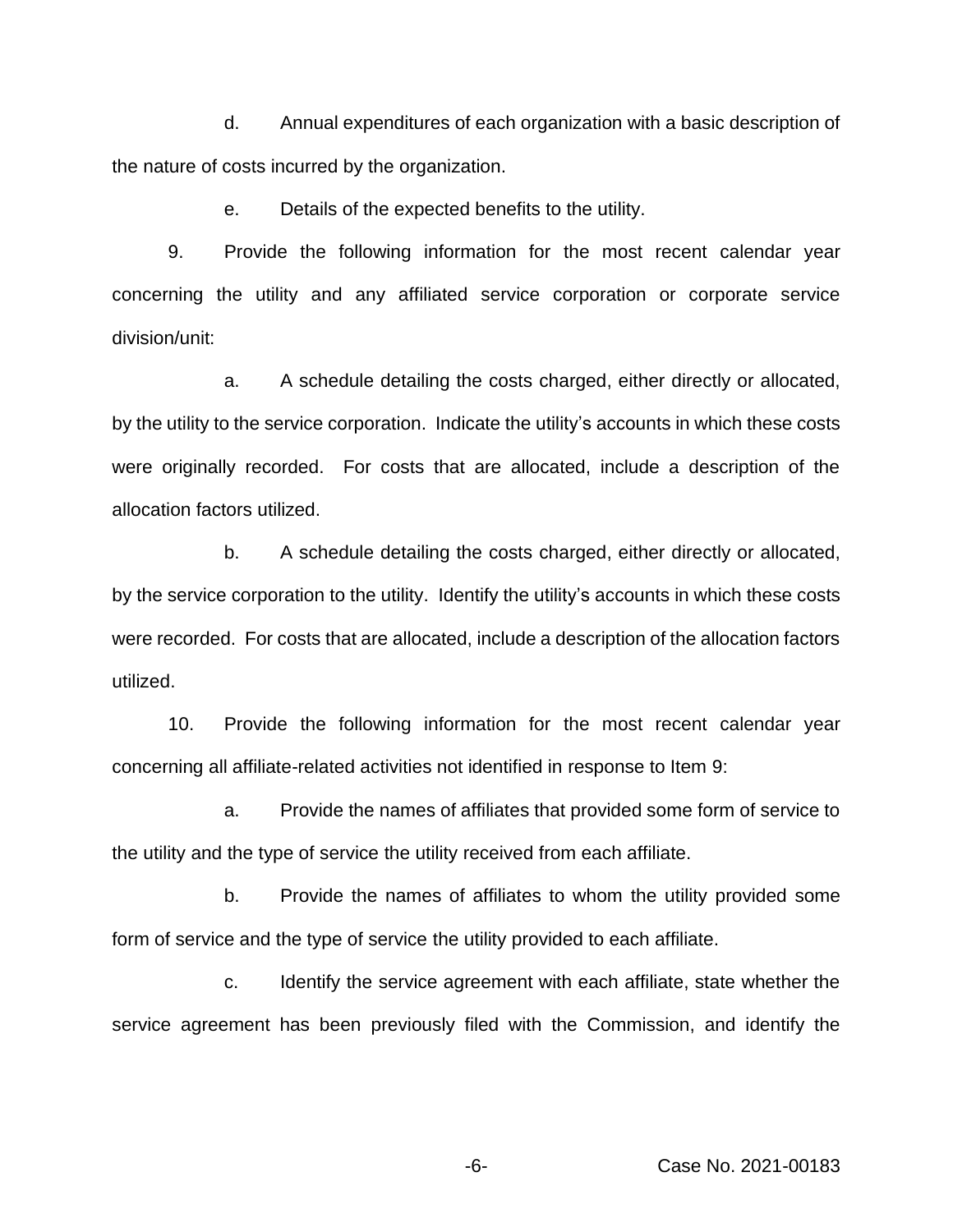proceeding in which it was filed. Provide each service agreement that has not been previously filed with the Commission.

11. Describe the utility's lobbying activities and provide a schedule showing the name, salary, and job title of each individual whose job function involves lobbying on the local, state, or national level.

12. Provide the following information concerning the costs for the preparation of this case:

a. A detailed schedule of expenses incurred to date for the following categories:

- (1) Accounting;
- (2) Engineering;
- (3) Legal;
- (4) Consultants; and
- (5) Other Expenses (Identify separately).

b. For each category identified in Item 12.a., the schedule should include the date of each transaction, check number or other document reference, the vendor, the hours worked, the rates per hour, amount, a description of the services performed, and the account number in which the expenditure was recorded. Provide copies of contracts or other documentation that support charges incurred in the preparation of this case. Identify any costs incurred for this case that occurred during the base period.

c. An itemized estimate of the total cost to be incurred for this case. Expenses should be broken down into the same categories as identified in Item 12.a.,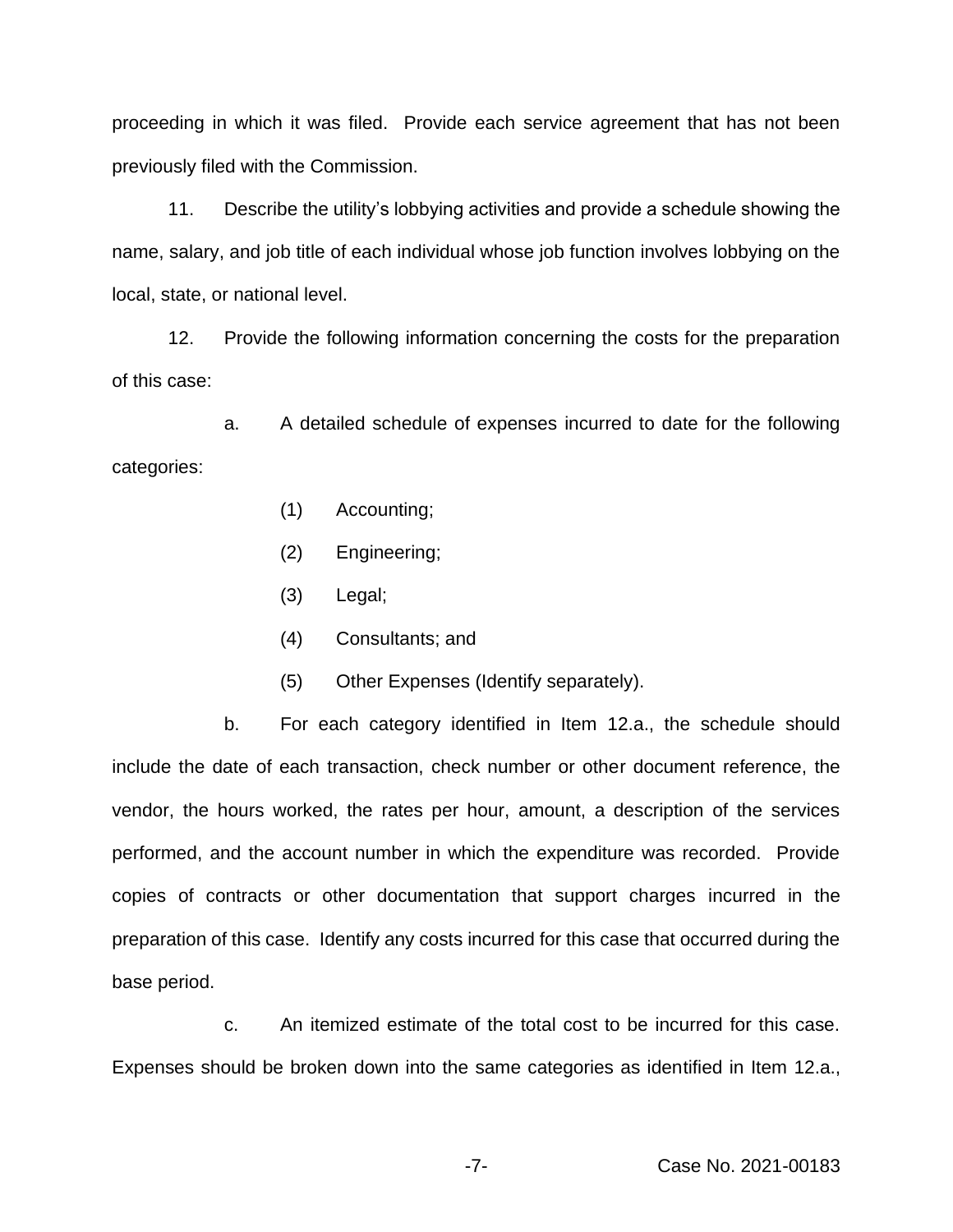with an estimate of the hours to be worked and the rates per hour. Include a detailed explanation of how the estimate was determined, along with all supporting workpapers and calculations.

d. Provide monthly updates of the actual costs incurred in conjunction with this rate case, reported in the manner requested in Items 12.a. and 12.b., and a cumulative total of cost incurred to date for each category. Updates will be due when the utility files its monthly financial statements with the Commission, through the month of the public hearing.

13. Provide the following information with regard to uncollectible accounts for the three most recent calendar years:

- a. Reserve account balance at the beginning of the year;
- b. Charges to the reserve account (accounts charged off);
- c. Credits to reserve account;
- d. Current year provision;
- e. Reserve account balance at the end of the year; and
- f. Percent of provision to total revenue.

14. Provide the amount of excess deferred federal income taxes resulting from the reductions in the corporate tax rate in 1986 and 2018, as of the end of the most recent calendar year. Show the amounts associated with each reduction separately.

- 15. Provide the following tax data for the most recent calendar year:
	- a. Income taxes:

(1) Federal operating income taxes deferred – accelerated tax depreciation.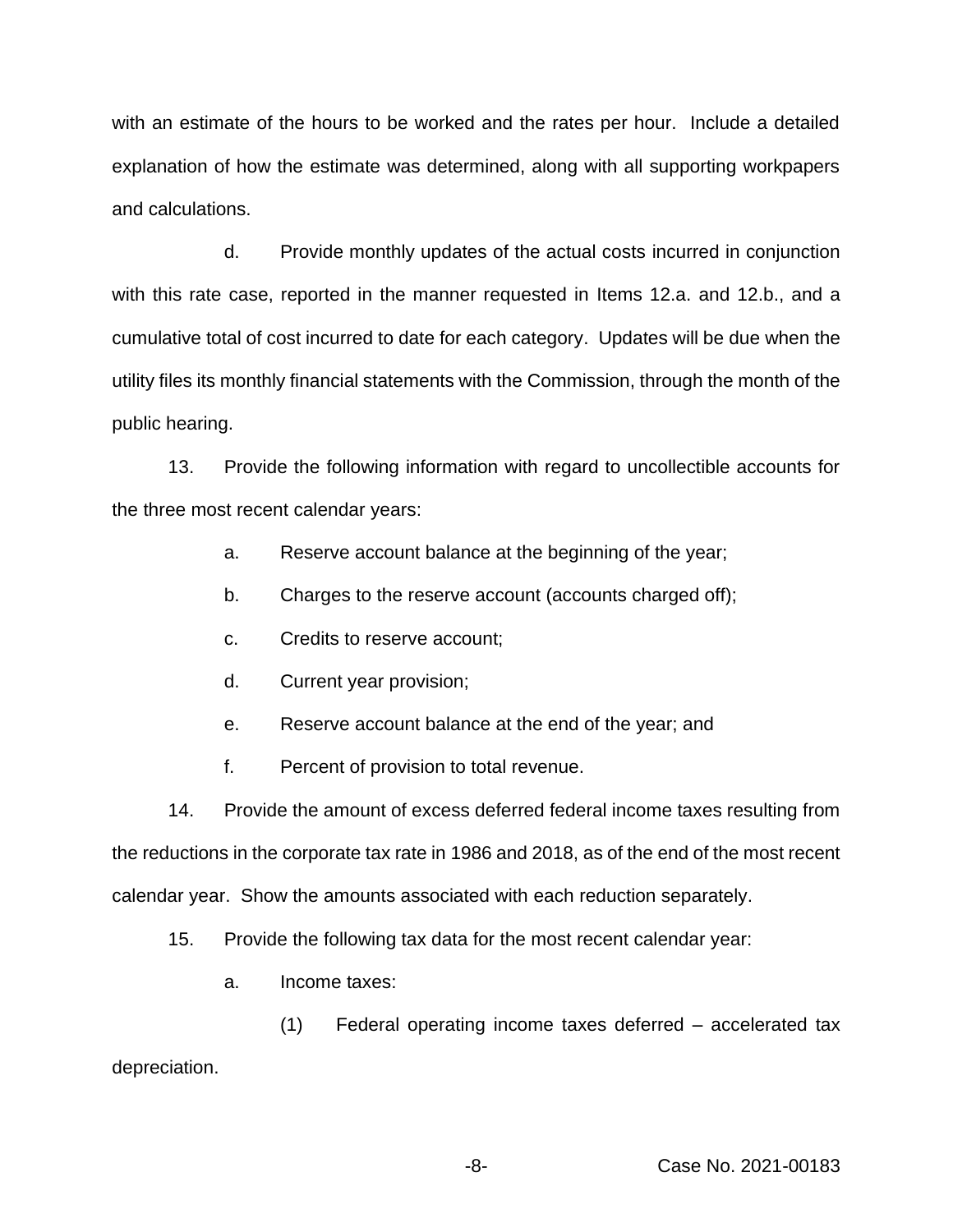- (2) Federal operating income taxes deferred other (explain).
- (3) Federal income taxes operating.
- (4) Income credits resulting from prior deferrals of federal income

taxes.

- (5) Investment tax credit net.
	- (a) Investment credit realized
	- (b) Investment credit amortized Revenue Act of 1971.
- (6) The information in Item 15.a.(1–4) for state income taxes.

(7) A reconciliation of book to federal taxable income as shown in Schedule D1 and a calculation of the book federal income tax expense for the base period using book taxable income as the starting point.

(8) A reconciliation of book to state taxable income as shown in Schedule D2 and a calculation of the book state income tax expense for the base period using book taxable income as the starting point.

b. An analysis of Kentucky Other Operating Taxes as shown in Schedule D3.

16. Provide a copy of federal and state income tax returns for the most recent tax year, including supporting schedules.

17. Provide a schedule of franchise fees paid to cities, towns, or municipalities, including the basis of these fees.

18. Provide the journal entries relating to the purchase of utility plant acquired as an operating unit or system by purchase, merger, consolidation, liquidation, or otherwise currently included in rate base. Also, provide a schedule showing the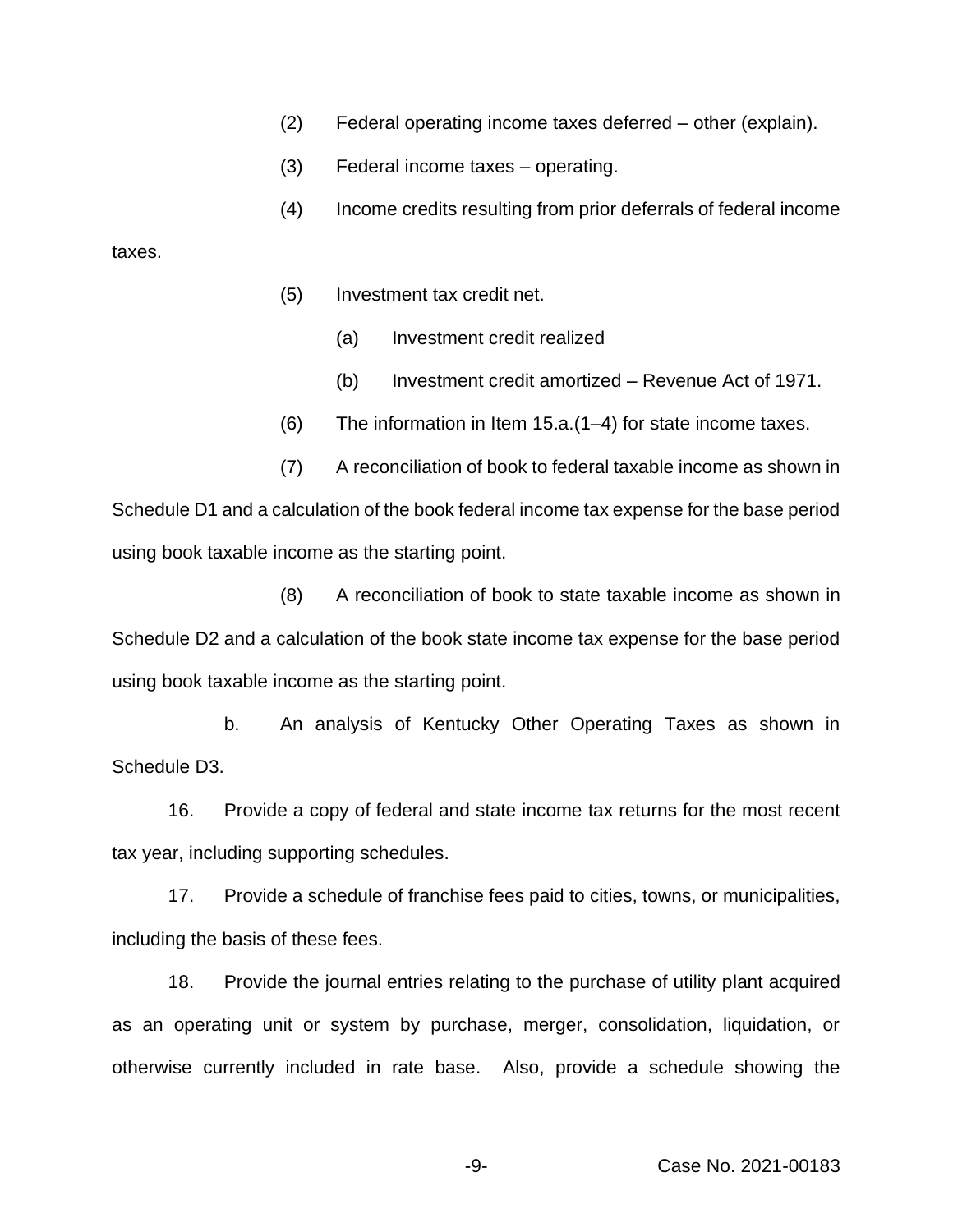calculation of the acquisition adjustment at the date of purchase for each item of utility plant, the amortization period, and the unamortized balance at the beginning of the base period.

19. Provide the utility's rate base, capital structure, and statement of income for the most recent 12 months preceding the base period and for the base period. Provide a reconciliation with detailed explanations.

20. Provide the capital structure at the end of the five most recent calendar years and each of the other periods shown in Schedule E1 and Schedule E2.

21. Provide the following:

a. A list of all outstanding issues of long-term debt as of the end of the latest calendar year together with the related information as shown in Schedule F1.

b. An analysis of short-term debt as shown in Schedule F2 as of the end of the latest calendar year.

22. Provide a reconciliation and detailed explanation of each difference, if any, in the utility's capitalization and net investment rate base for the base period and forecast period.

23. Provide the information shown in Schedule G for each construction project in progress, or planned to be in progress, during the 12 months preceding the base period, the base period, and the forecasted test period.

24. Provide, in the format provided in Schedule H, an analysis of the utility's Construction Work in Progress (CWIP) as defined in the Uniform System of Accounts for each project identified in Schedule G.

25. Concerning the utility's construction projects: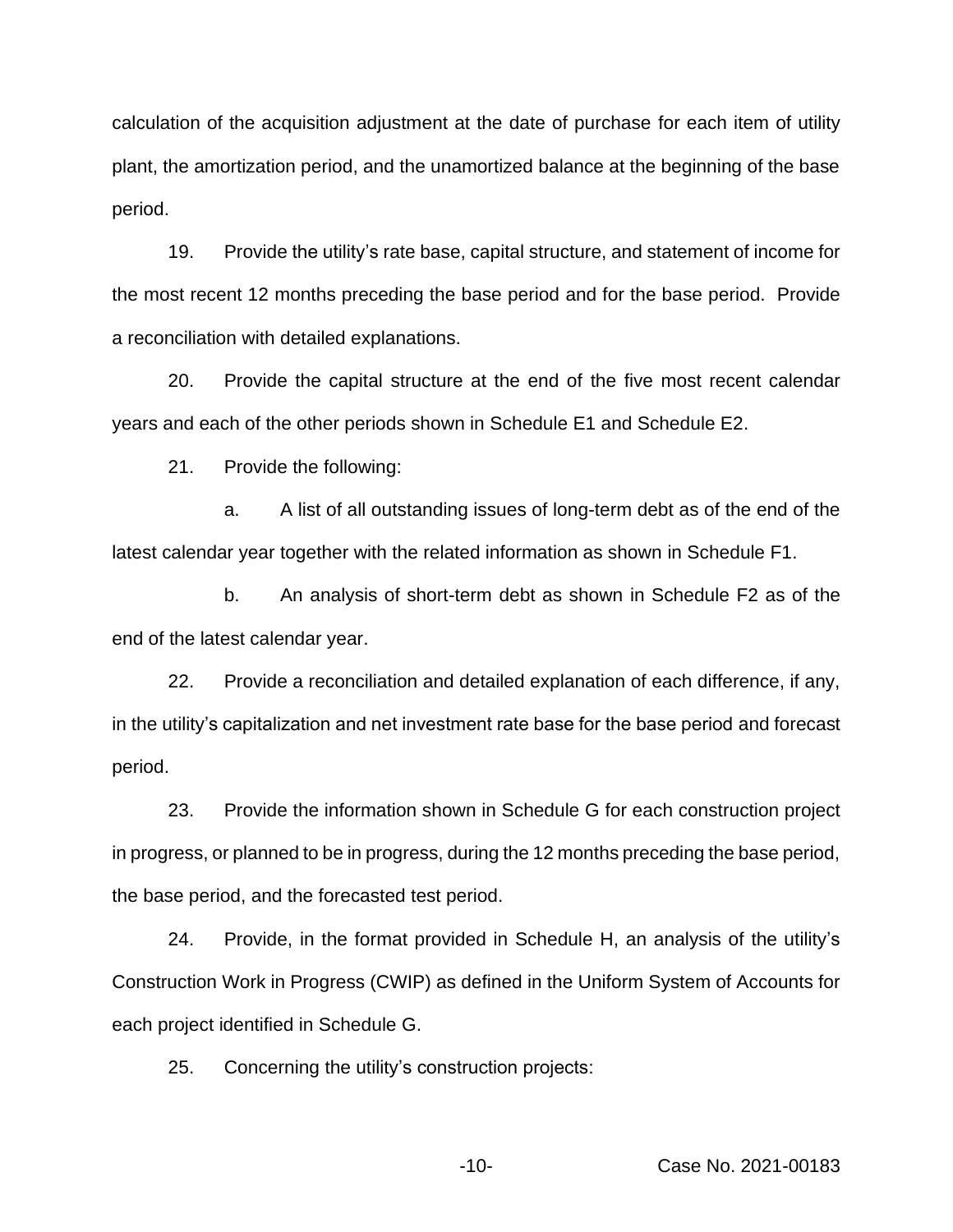a. For each project started during the last five calendar years, provide the information requested in the format contained in Schedule I1. For each project, include the amount of any cost variance and delay encountered, and explain in detail the reasons for such variances and delays.

b. Using the data included in Schedule I1, calculate the annual "Slippage Factor" associated with those construction projects. The Slippage Factor should be calculated as shown in Schedule I2.

c. In determining the capital additions reflected in the base period and forecasted test period, explain whether the utility recognized a Slippage Factor.

26. Describe in detail how the base period capitalization rate was determined. If different rates were used for specific expenses (i.e., payroll, clearing accounts, depreciation, etc.), indicate the rate and how it was determined. Indicate all proposed changes to the capitalization rate and how the changes were determined.

27. Provide a calculation of the rate or rates used to capitalize interest during construction for the three most recent calendar years. Explain each component entering into the calculation of the rate(s).

28. State whether any changes have been made to the utility's internal accounting manuals, directives, and policies and procedures since the utility's most recent rate case. If so, provide each item that was changed and identify the changes.

29. Provide the utility's long-term construction planning program.

30. Provide a copy of the utility's most recent depreciation study. If no such study exists, provide a copy of the utility's most recent depreciation schedule. The schedule should include a list of all facilities by account number, service life and accrual

-11- Case No. 2021-00183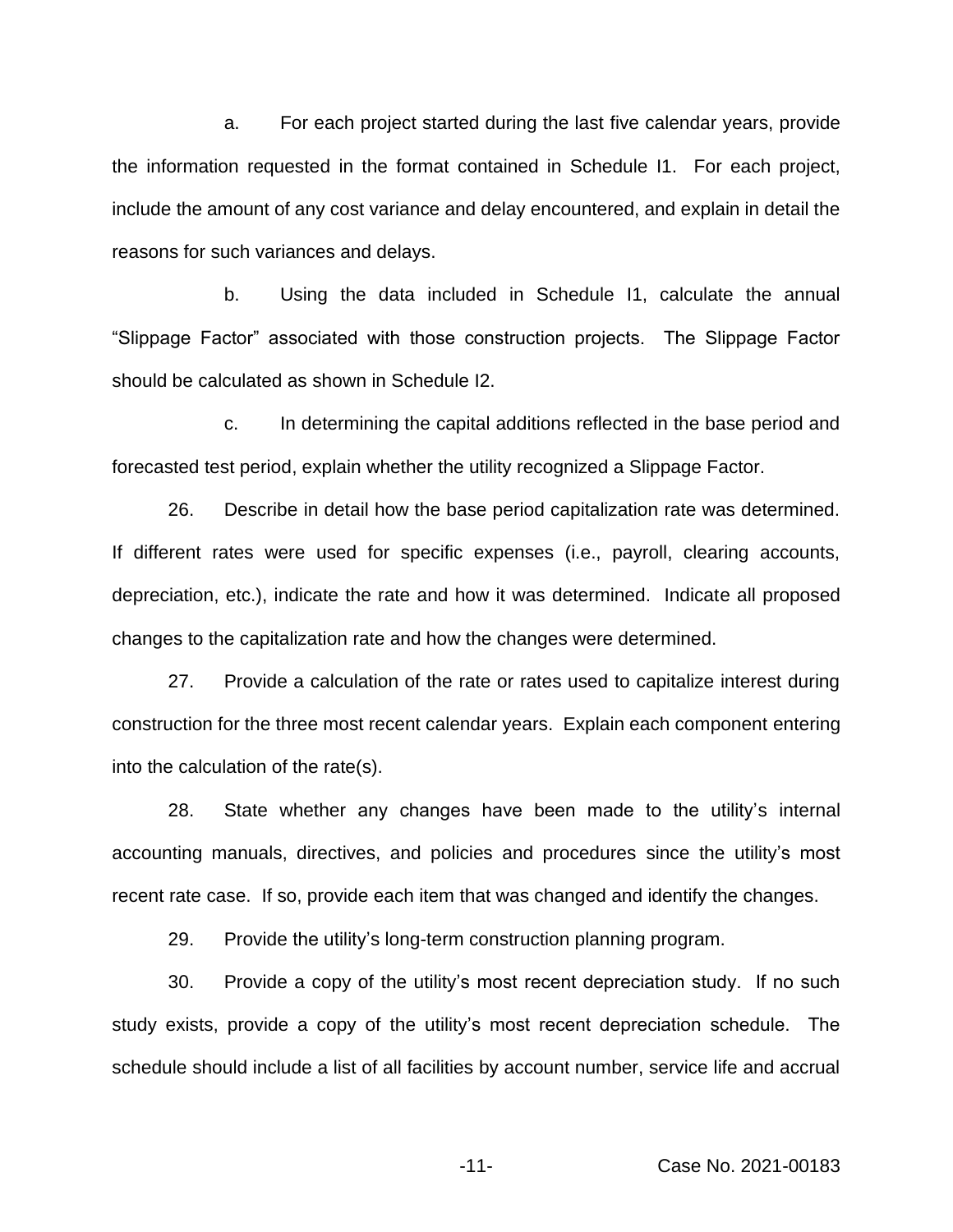rate for each plant item, the methodology that supports the schedule, and the date the schedule was last updated.

31. For each of the following Accounting Standards Codification (ASC), provide the information listed concerning implementation by the utility.

a. ASC 410-20, "Asset Retirement Obligations."

(1) The effect on the financial statements.

(2) Whether the base period or forecasted test period includes any impact of the implementation. If so, provide a detailed description of the impact.

b. A schedule comparing the depreciation rates utilized by the utility prior to and after the adoption of ASC 410-20. The schedule should identify the assets corresponding to the affected depreciation rates.

c. ASC 715-20, "Defined Benefit Plans - General."

(1) The effect on the financial statements.

(2) Whether the base period or forecasted test period includes any impact of the implementation. If so, provide a detailed description of the impact.

32. Provide a complete description of the utility's Other Post-Employment Benefits package(s) provided to its employees.

33. Provide a complete description of the financial reporting and ratemaking treatment of the utility's pension costs.

34. Provide detailed descriptions of all early retirement plans or other staff reduction programs the utility has offered or intends to offer its employees during either the base period or the forecasted test period. Include all cost-benefit analyses associated with these programs.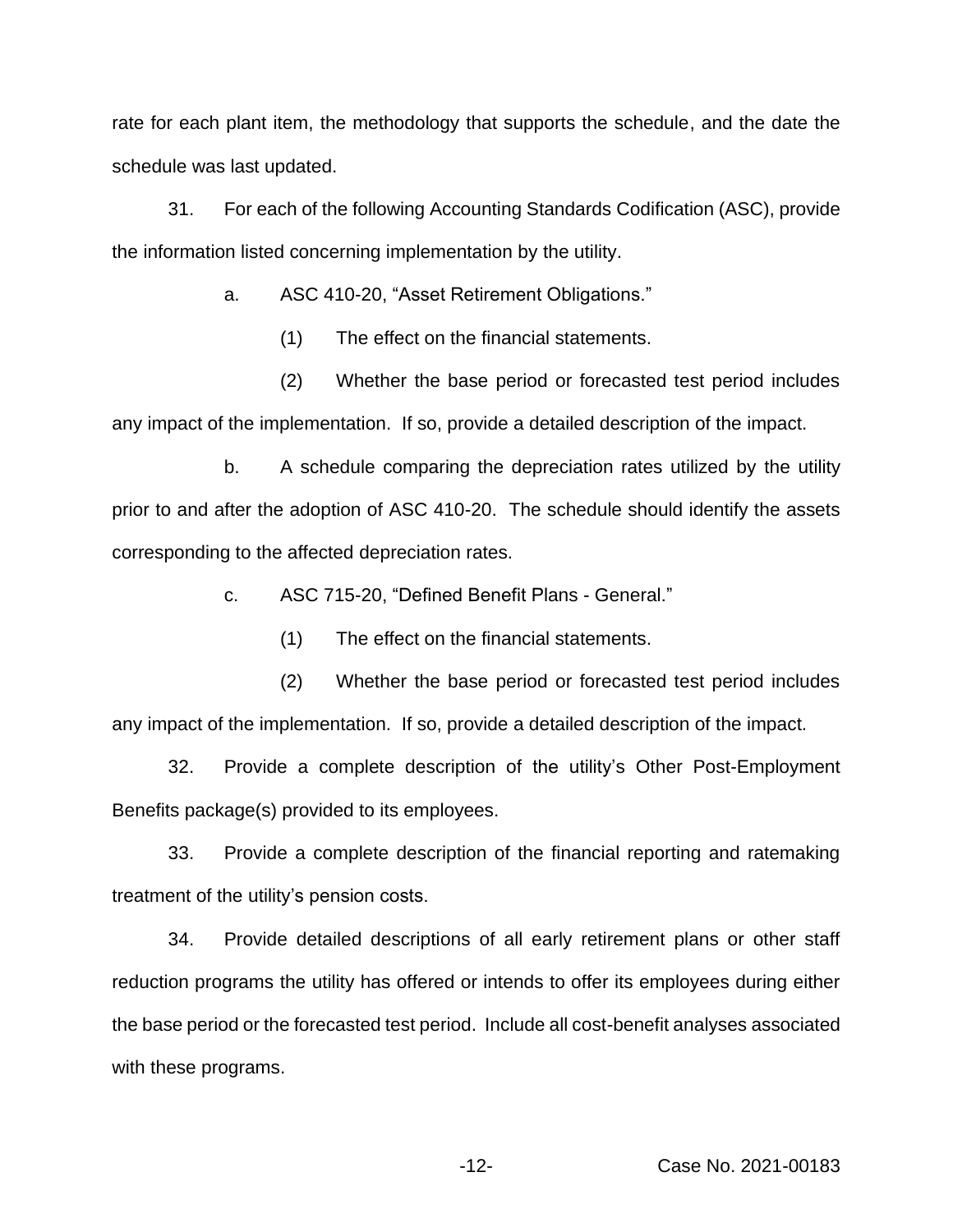35. Provide all current labor contracts and the most recent labor contracts previously in effect.

36. Provide the information requested in Schedule J for budgeted and actual numbers of full- and part-time employees, regular wages, overtime wages, and total wages by employee group, by month, for the three most recent calendar years, the base period, and the forecasted test period. Explain any variance exceeding 5 percent.

37. For each employee group, state the amount, percentage increase, and effective dates for general wage increases and, separately, for merit increases granted or to be granted in the past two calendar years, the base period, and the forecasted test period.

38. For the base period and three most recent calendar years, provide a schedule reflecting the job title, duties and responsibilities of each executive officer, the number of employees who report to each officer, and to whom each officer reports, and the percentage annual increase and the effective date of each increase. For employees elected to executive officer status since the test year in the utility's most recent rate case, provide the salaries for the persons they replaced.

39. Provide, in the format provided in Schedule K, the following information for the utility's compensation and benefits, for the three most recent calendar years and the base period. Provide the information individually for each corporate officer and by category for Directors, Managers, Supervisors, Exempt, Non-Exempt, Union, and Non-Union Hourly. Provide the amounts, in gross dollars, separately for total company operations and jurisdictional operations.

a. Regular salary or wages.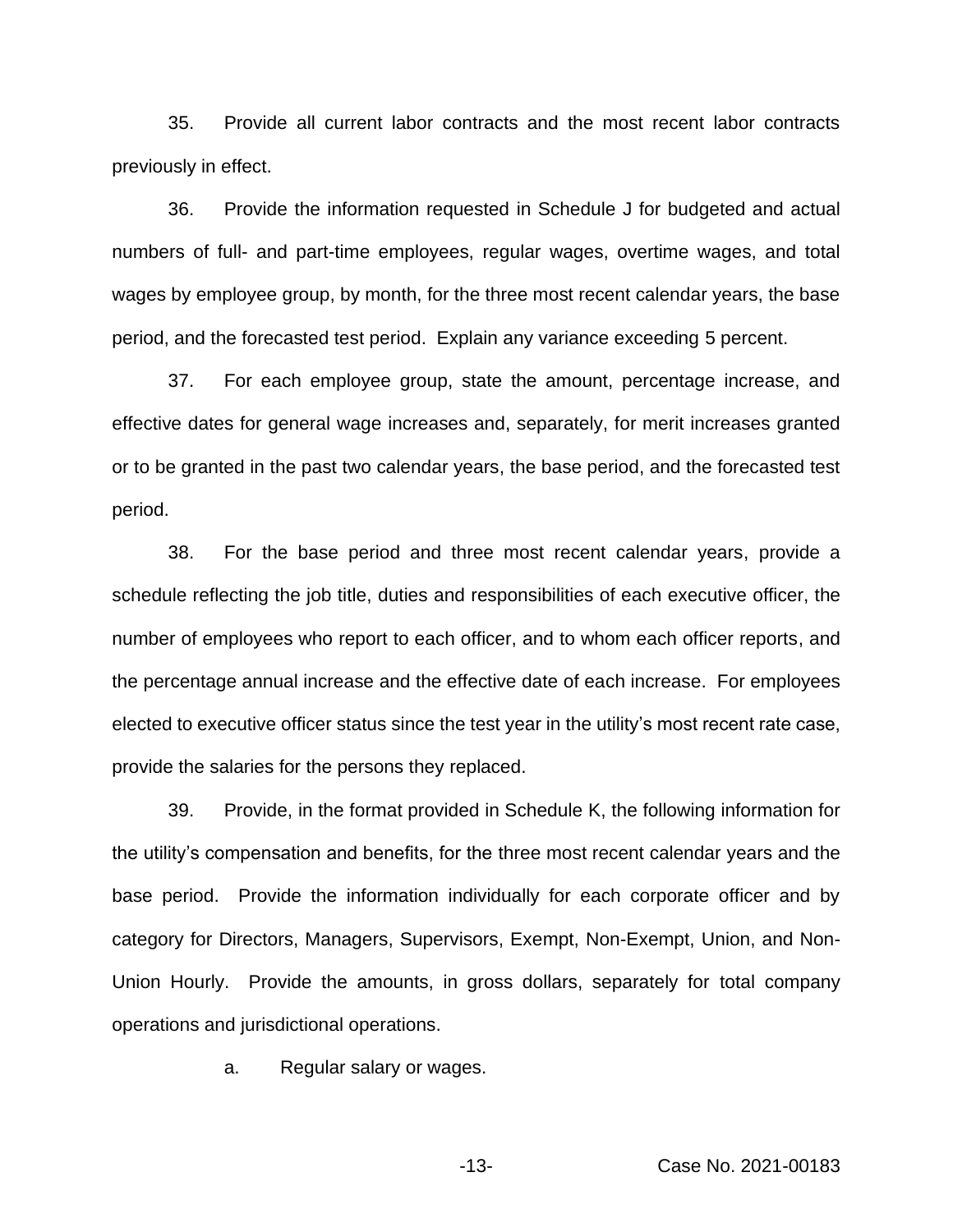- b. Overtime pay.
- c. Excess vacation payout.
- d. Standby/Dispatch pay.
- e. Bonus and incentive pay.

f. Any other forms of incentives, including stock options or forms of

deferred compensation (specify).

- g. Other amounts paid and reported on the employees' W-2 (specify).
- h. Healthcare benefit cost.
	- (1) Amount paid by the utility.
	- (2) Amount paid by the employee.
- i. Dental benefits cost.
	- (1) Amount paid by the utility.
	- (2) Amount paid by the employee.
- j. Vision benefits cost.
	- (1) Amount paid by the utility.
	- (2) Amount paid by the employee.
- k. Life insurance cost.
	- (1) Amount paid by the utility.
	- (2) Amount paid by the employee.
- l. Accidental death and disability benefits.
	- (1) Amount paid by the utility.
	- (2) Amount paid by the employee.
- m. Defined Benefit Retirement cost.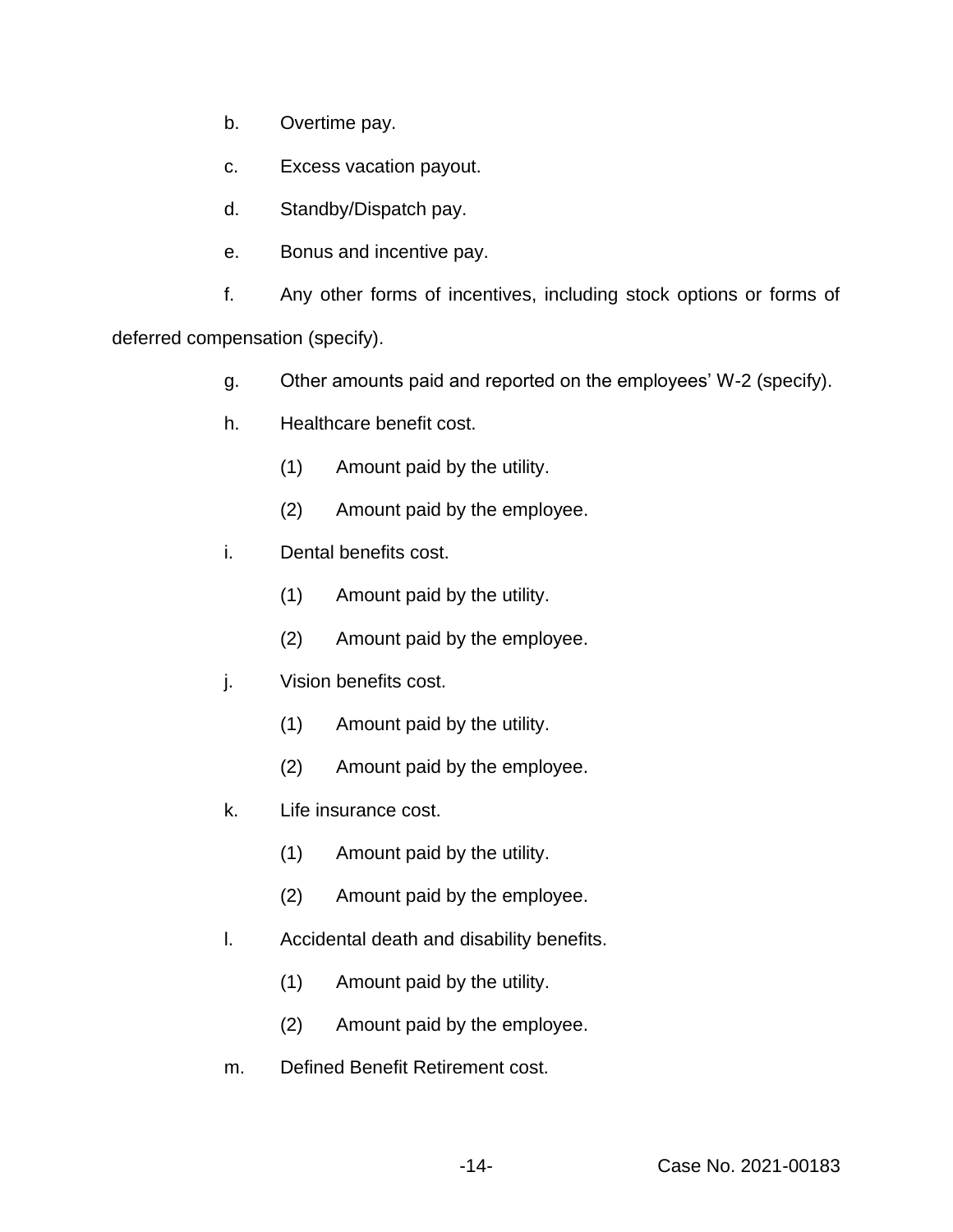(1) Amount paid by the utility.

(2) Amount paid by the employee.

n. Defined Contribution – 401(k) or similar plan cost. Provide the amount paid by the utility.

o. Cost of any other benefit available to an employee, including fringe benefits (specify).

40. For each benefit listed in Item 39 above for which an employee is required to pay part of the cost, provide a detailed explanation as to how the employee contribution rate was determined.

41. Provide a listing of all health care plan categories, dental plan categories, and vision plan categories available to corporate officers individually and to groups defined as Directors, Managers, Supervisors, Exempt, Non-Exempt, Union, and Non-Union Hourly employees (e.g., single, family). Include the associated employee contribution rates and employer contribution rates of the total premium cost for each category, and each plan's deductible(s) amounts.

42. Provide each medical insurance policy that the utility currently maintains.

43. Provide a listing of all life insurance plan categories available to corporate officers individually and to groups defined as Directors, Managers, Supervisors, Exempt, Non-Exempt, Union, and Non-Union Hourly employees. Include the associated employee contribution rates and employer contribution rates of the total premium cost for each plan category.

44. Provide a listing of all retirement plans available to corporate officers individually and to groups defined as Directors, Managers, Supervisors, Exempt, Non-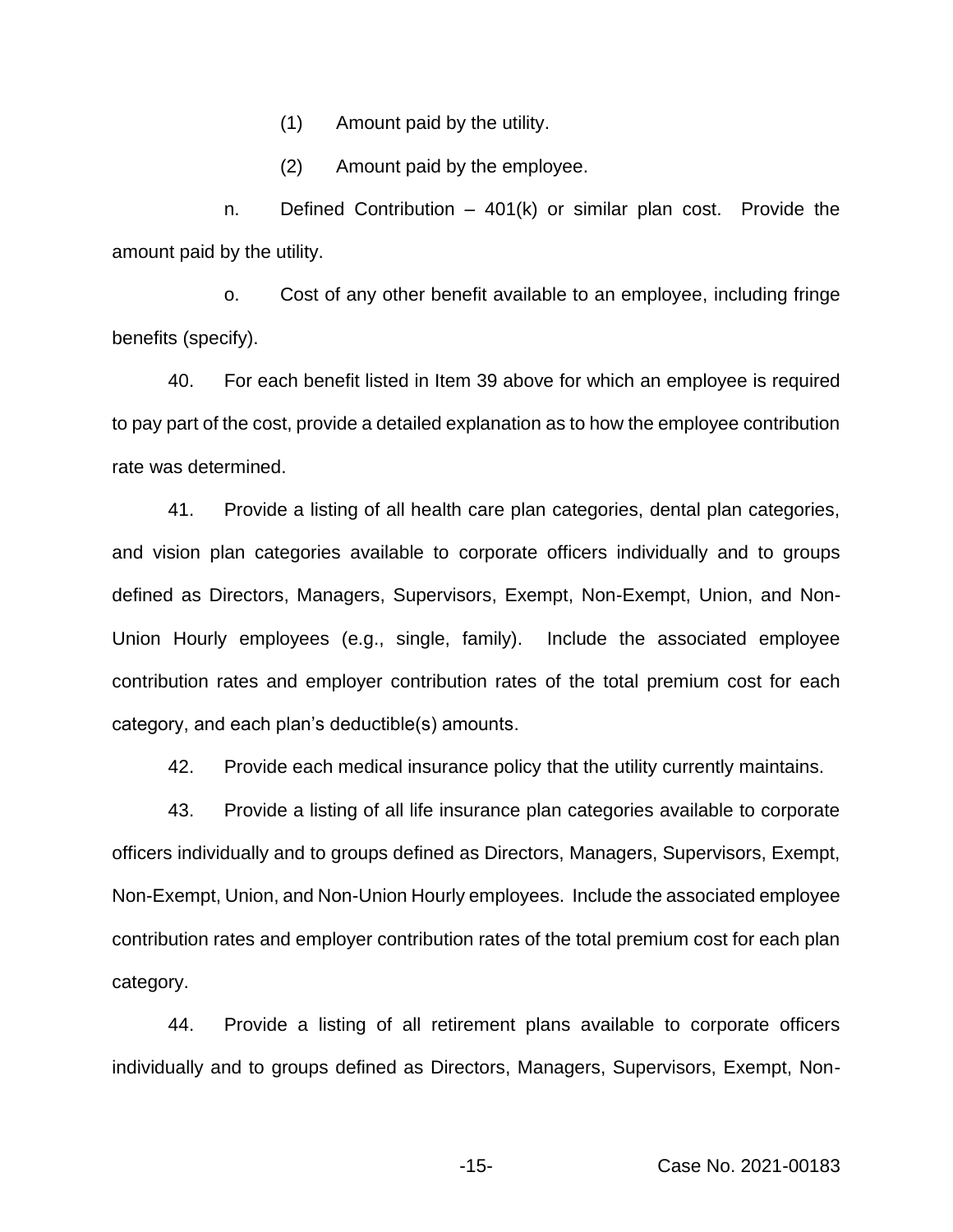Exempt, Union, and Non-Union Hourly employees. Include the associated employee contribution rates, if any, and employer contribution rates of the total cost for each plan category.

45. Concerning employee fringe benefits:

a. Provide a detailed list of all fringe benefits available to the utility's employees. Indicate any fringe benefits that are limited to management employees.

b. Provide comparative cost information for the 12 months preceding the base period and the base period. Explain any changes in fringe benefits occurring over this 24-month period.

46. State whether the utility, through an outside consultant or otherwise, performed a study or survey to compare its wages, salaries, benefits, and other compensation to those of other utilities in the region, or to other local or regional enterprises.

a. If comparisons were performed, provide the results of the study or survey, including all workpapers and discuss the results of such comparisons. State whether any adjustments to wages, salaries, benefits, and other compensation in the rate application are consistent with the results of such comparisons.

b. If comparisons were not performed, explain why such comparisons were not performed.

47. Regarding the utility's employee compensation policy:

a. Provide the utility's written compensation policy as approved by the board of directors.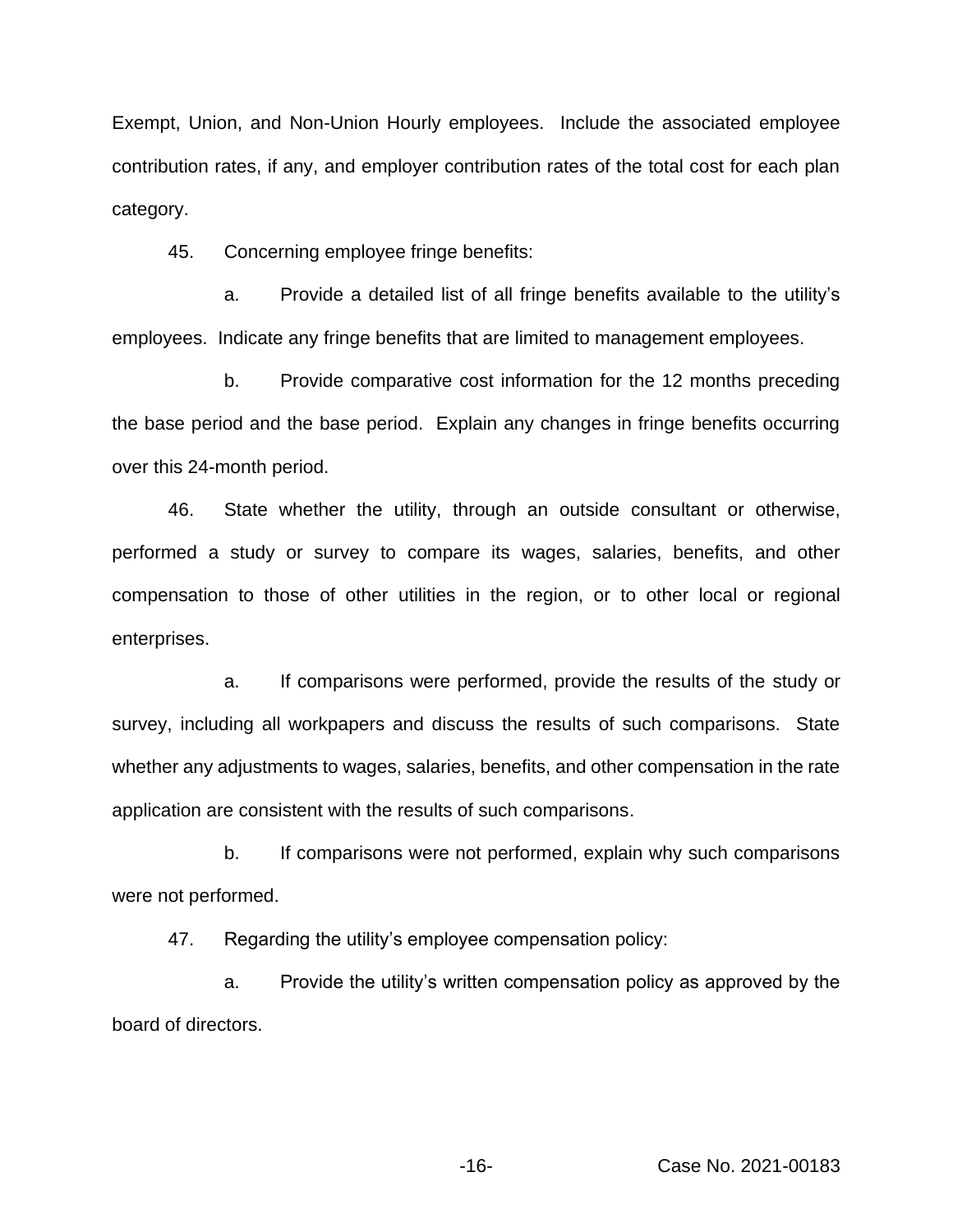b. Provide a narrative description of the compensation policy, including the reasons for establishing the policy and the utility's objectives for the policy.

c. Explain whether the compensation policy was developed with the assistance of an outside consultant. If the compensation policy was developed or reviewed by a consultant, provide any study or report provided by the consultant.

d. Explain when the utility's compensation policy was last reviewed or given consideration by the board of directors.

e. Explain whether the utility's expenses for wages, salaries, benefits, and other compensation included in the base period and any adjustments to the base period, are compliant with the board of director's compensation policy.

48. To the extent not provided in the responses above, provide all wage, compensation, or employee benefits studies, analyses, or surveys conducted since the utility's last rate case or that are currently utilized by the utility.

49. Provide the average number of customers on the utility's system (actual and projected), by rate schedule, for the base period and the three most recent calendar years.

50. In the format provided in Schedule L, provide schedules of gas operations net income per MCF sold, per company books for the base period and the three calendar years preceding the base period.

51. Provide, in the format provided in Schedule M, comparative operating statistics for gas operations.

-17- Case No. 2021-00183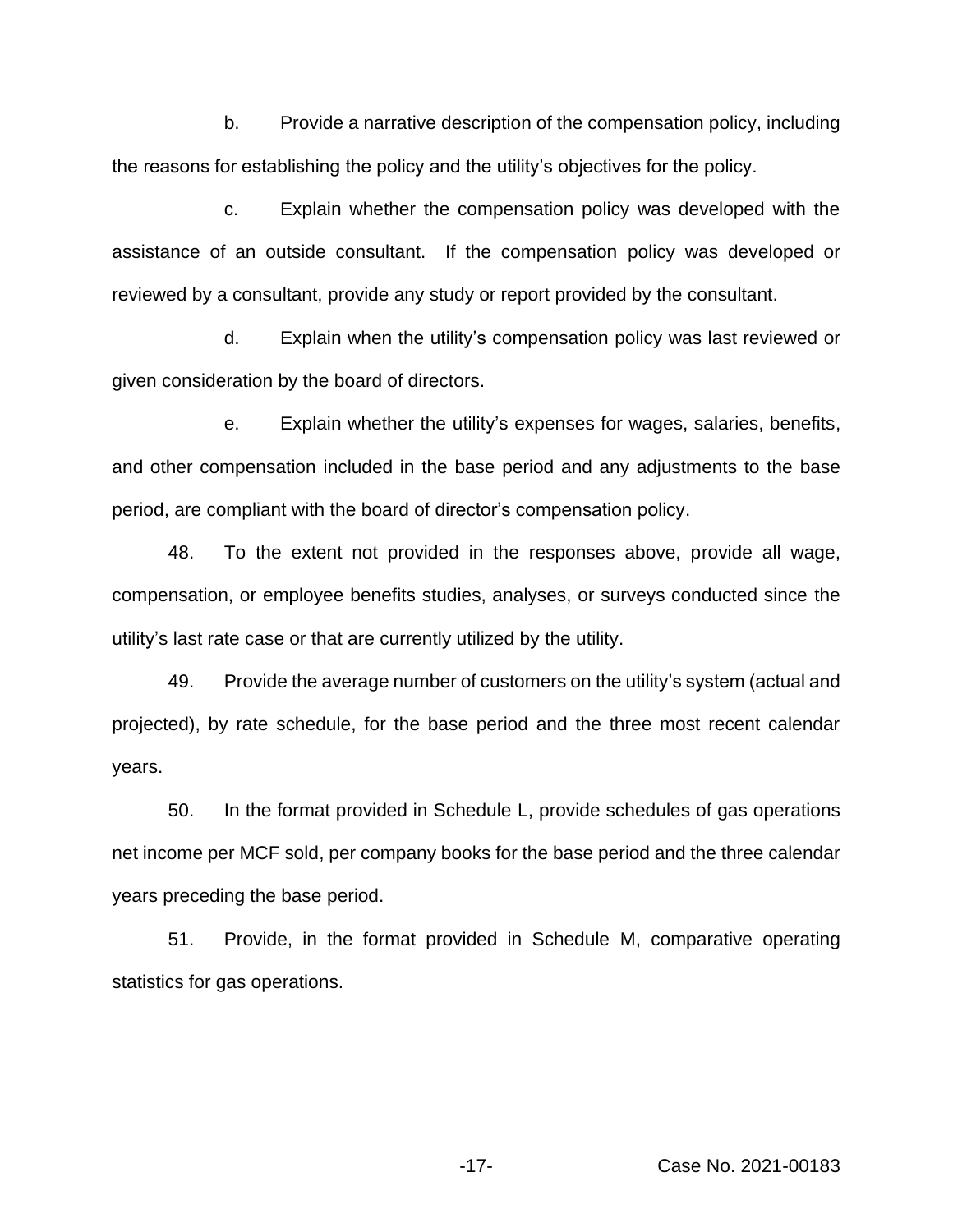52. For the historical portion of the base period and the five preceding calendar years, provide a schedule detailing all nonrecurring charges by customer class which includes:

- a. Type of charge;
- b. Amount billed;
- c. Amount recovered; and
- d. Number of times the charge was assessed.

53. For the forecasted portion of the base period and forecasted test year, provide a schedule detailing all nonrecurring charges by customer class which included:

- a. Type of charge;
- b. Revenues forecasted;
- c. Number of charges forecasted (except late payment penalties);
- d. Basis for late payment penalties; and
- e. Support of the nonrecurring charge.

54. To the extent not already provided, provide a copy of each cost of service study, billing analysis, and all exhibits and schedules that were prepared in the utility's rate application in Excel spreadsheet format with all formulas, columns, and rows unprotected and fully accessible.

55. To the extent not already provided, provide all workpapers, calculations, and assumptions the utility used to develop its forecasted test period financial information in Excel spreadsheet format with all formulas, columns, and rows unprotected and fully accessible.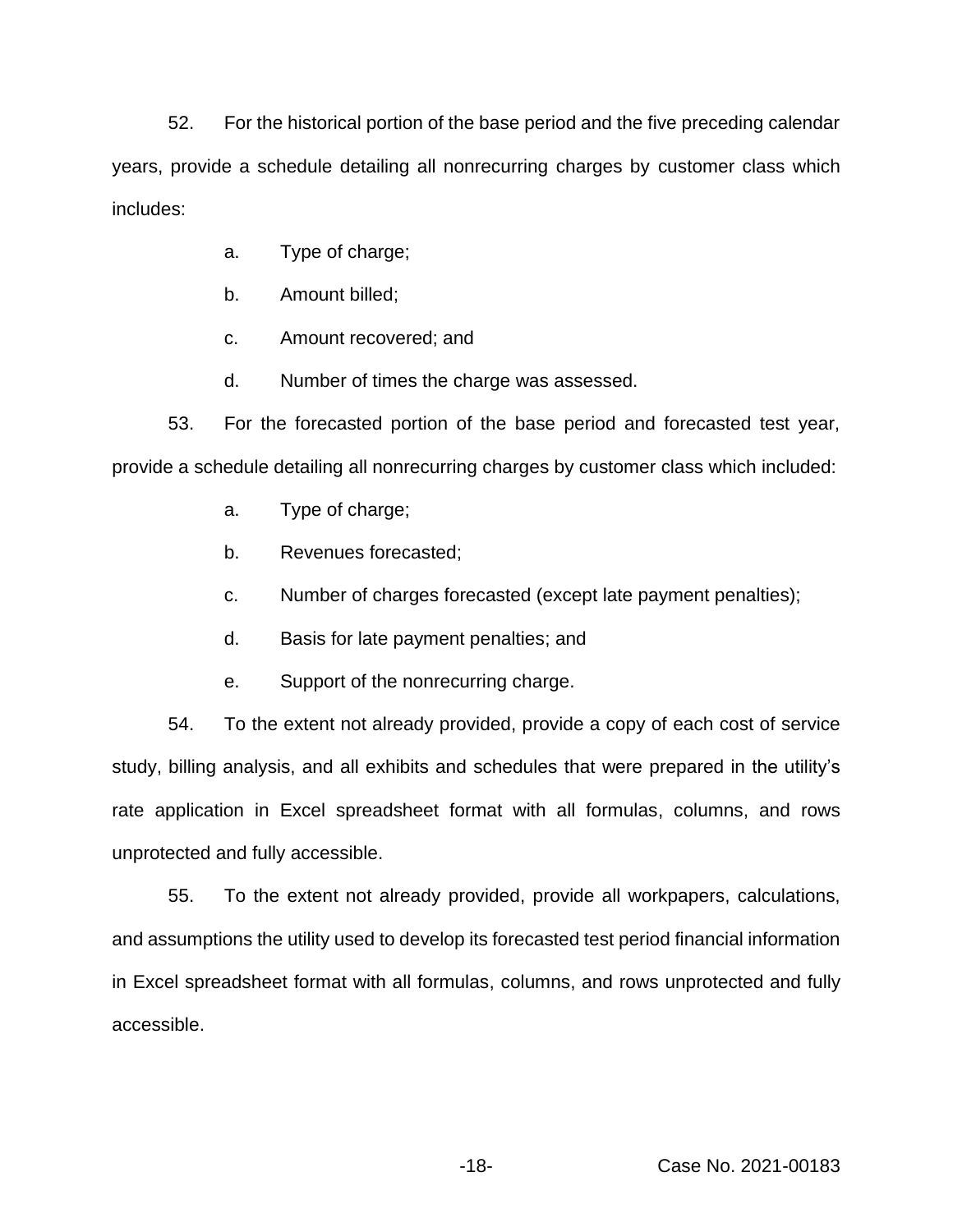1 C. Sidwell

Linda C. Bridwell, PE Executive Director Public Service Commission P.O. Box 615 Frankfort, KY 40602

DATED \_\_\_\_MAY 05 2021 \_\_\_\_\_\_\_\_\_\_

cc: Parties of Record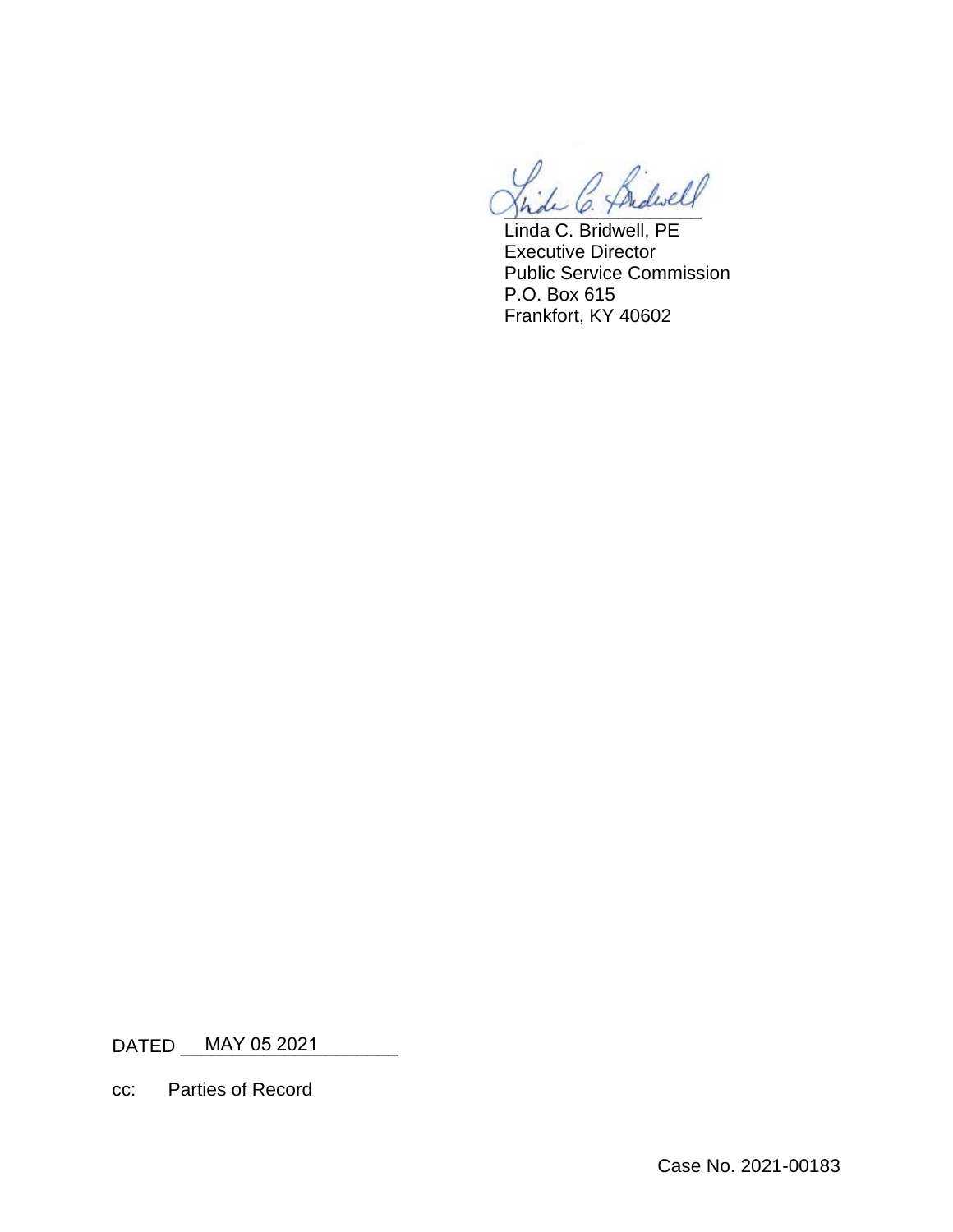|                                              | Columbia Kentucky<br>Case No. 2021-00183                                               |                          |                          |                          |                          |                          |                          |                          |                          |                           |                           |                           |       |
|----------------------------------------------|----------------------------------------------------------------------------------------|--------------------------|--------------------------|--------------------------|--------------------------|--------------------------|--------------------------|--------------------------|--------------------------|---------------------------|---------------------------|---------------------------|-------|
|                                              | <b>Comparison of Revenue Account Balances</b><br>With Those of the Preceding 12 months |                          |                          |                          |                          |                          |                          |                          |                          |                           |                           |                           |       |
|                                              |                                                                                        |                          |                          |                          |                          | "000 Omitted"            |                          |                          |                          |                           |                           |                           |       |
| Account<br>Number<br>and<br>Account<br>Title | 1 <sup>st</sup><br>Month                                                               | 2 <sup>nd</sup><br>Month | 3 <sup>rd</sup><br>Month | 4 <sup>th</sup><br>Month | 5 <sup>th</sup><br>Month | 6 <sup>th</sup><br>Month | 7 <sup>th</sup><br>Month | 8 <sup>th</sup><br>Month | 9 <sup>th</sup><br>Month | 10 <sup>th</sup><br>Month | 11 <sup>th</sup><br>Month | 12 <sup>th</sup><br>Month | Total |
| <b>Base</b><br>Period                        |                                                                                        |                          |                          |                          |                          |                          |                          |                          |                          |                           |                           |                           |       |
| Previous<br>12 Months                        |                                                                                        |                          |                          |                          |                          |                          |                          |                          |                          |                           |                           |                           |       |
| Increase                                     |                                                                                        |                          |                          |                          |                          |                          |                          |                          |                          |                           |                           |                           |       |
| (Decrease)                                   |                                                                                        |                          |                          |                          |                          |                          |                          |                          |                          |                           |                           |                           |       |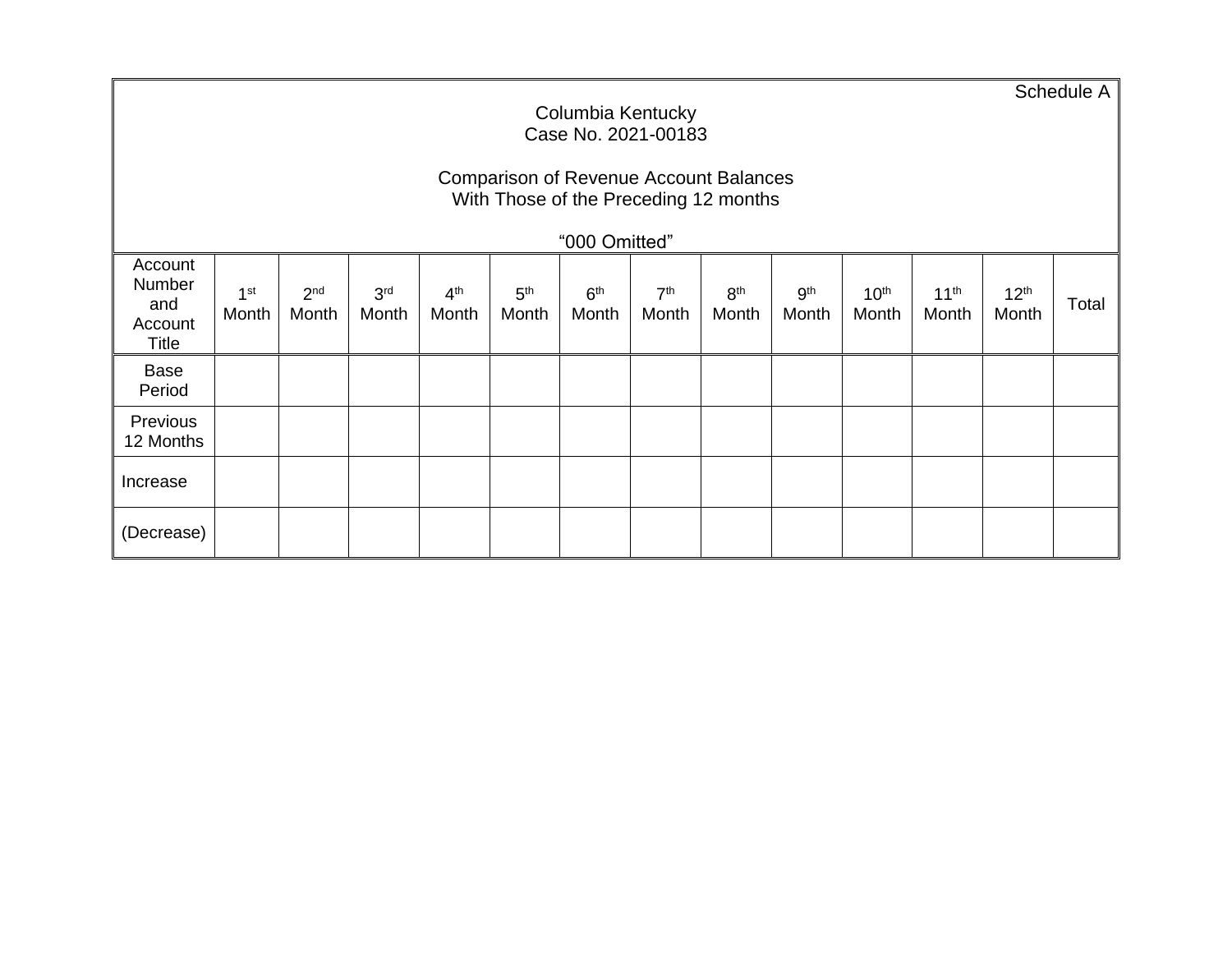Schedule B

#### Columbia Kentucky Case No. 2021-00183 Analysis of Professional Services Expenses For the 12 Months Ended \_\_\_\_\_\_\_\_\_\_\_\_\_\_\_\_\_ Line No. Item (a) Rate Case (b) Annual Audit (c) Other (d) Total (e) 1. Legal 2. Engineering 3. Accounting 4. Other 5. Total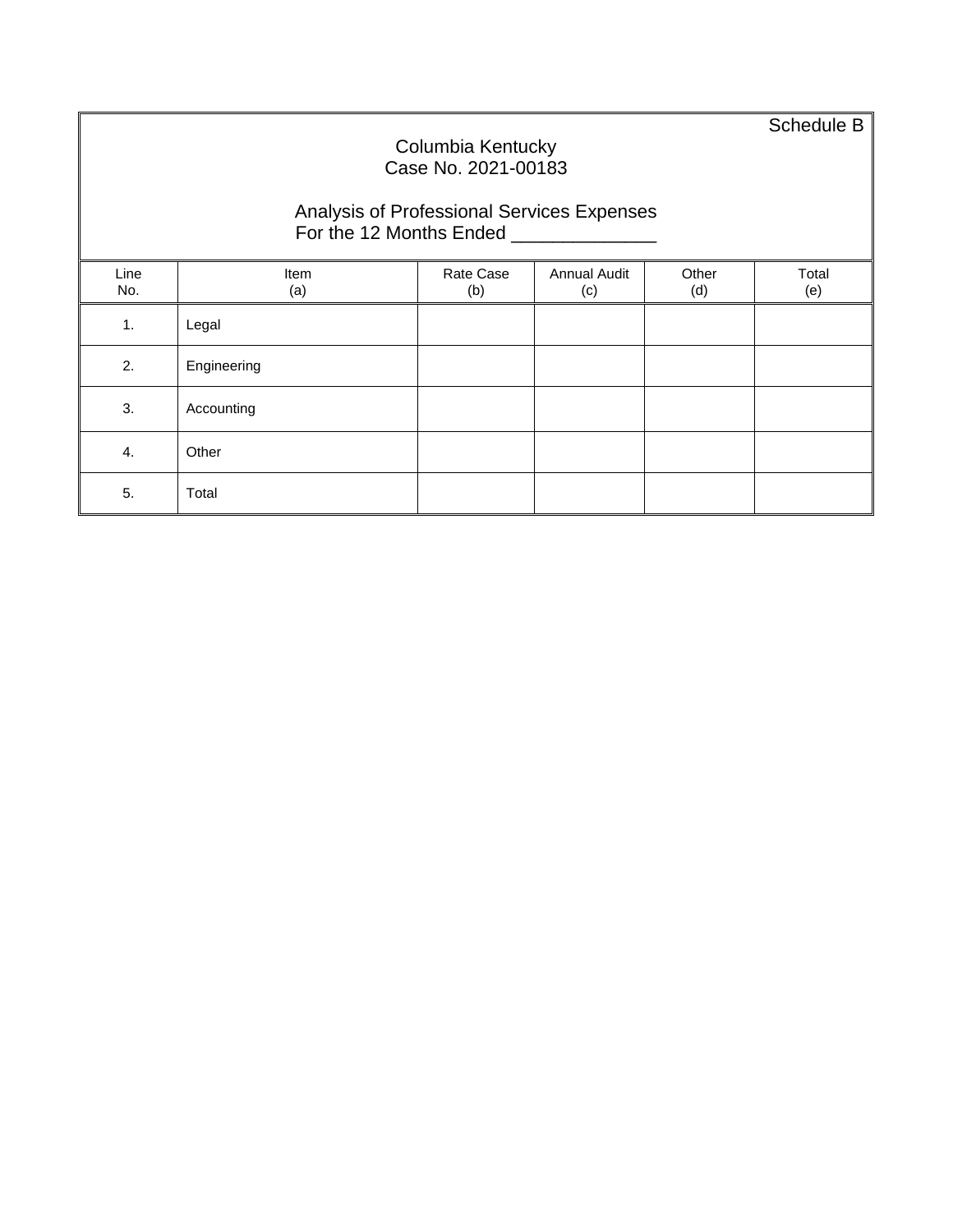Schedule C1

## Columbia Kentucky Case No. 2021-00183

### Analysis of Advertising Expenses (Including Account No. 913) For the 12 Months Ended **Learn Contract Contract Contract Contract Contract Contract Contract Contract Contract**

| Line<br>No. | Item<br>(a)                                   | Sales or<br>Promotional<br>Advertising<br>(b) | Institutional<br>Advertising<br>(c) | Conservation<br>Advertising<br>(d) | Rate<br>Case<br>(e) | Other<br>(f) | Total<br>(g) |
|-------------|-----------------------------------------------|-----------------------------------------------|-------------------------------------|------------------------------------|---------------------|--------------|--------------|
| 1.          | Newspaper                                     |                                               |                                     |                                    |                     |              |              |
| 2.          | Magazines and Other                           |                                               |                                     |                                    |                     |              |              |
| 3.          | Television                                    |                                               |                                     |                                    |                     |              |              |
| 4.          | Radio                                         |                                               |                                     |                                    |                     |              |              |
| 5.          | <b>Direct Mail</b>                            |                                               |                                     |                                    |                     |              |              |
| 6.          | Sales Aids                                    |                                               |                                     |                                    |                     |              |              |
| 7.          | Total                                         |                                               |                                     |                                    |                     |              |              |
| 8.          | Amount Assigned to<br>Kentucky Jurisdictional |                                               |                                     |                                    |                     |              |              |

Note: Specify the purpose of the expenditures and the expected benefit to be derived.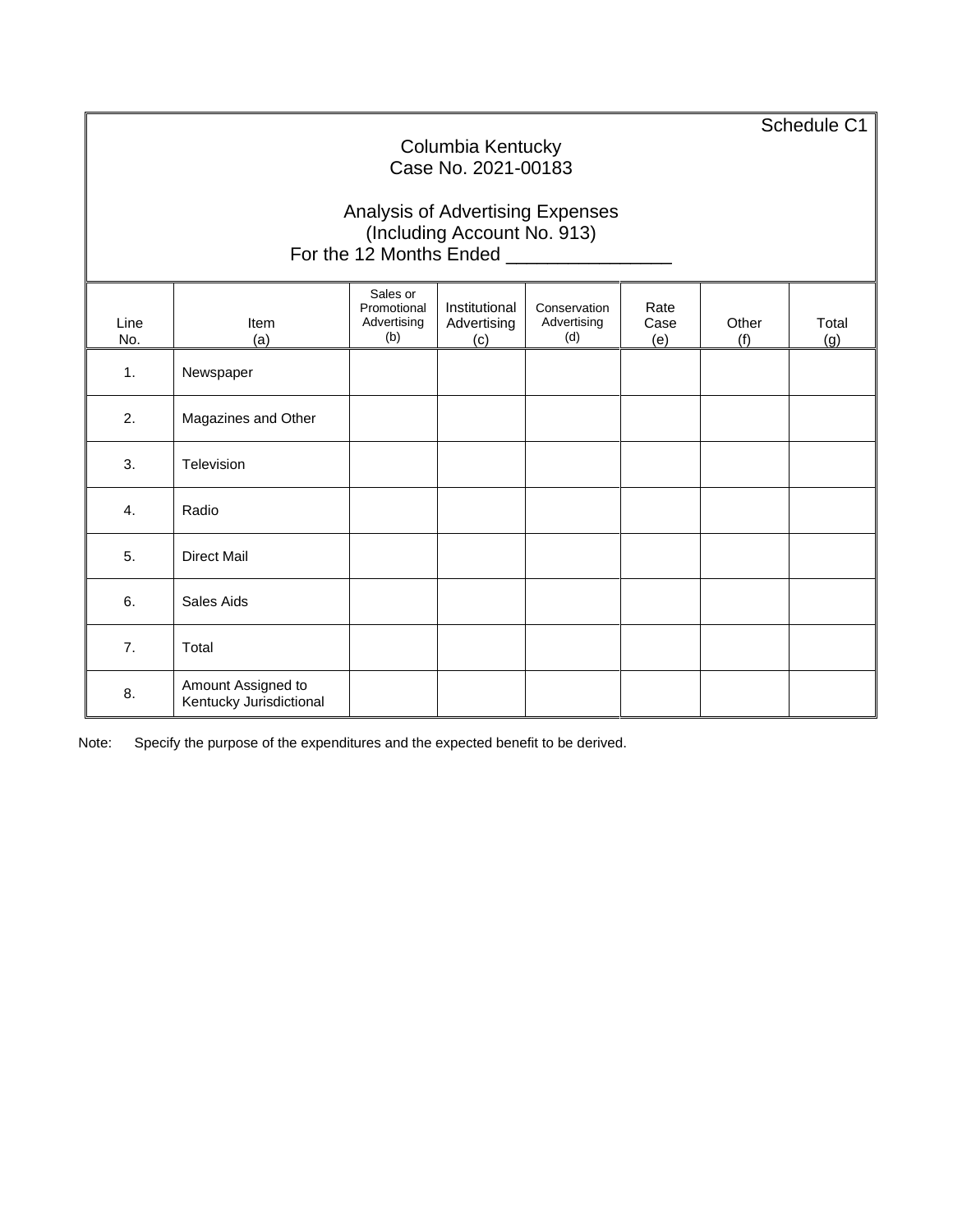Schedule C2

#### Columbia Kentucky Case No. 2021-00183

### Analysis of Account No. 930 – Miscellaneous General Expenses For the 12 Months Ended \_\_\_\_\_\_\_\_\_\_\_\_\_\_\_\_\_\_\_\_

| Line<br>No.    | Item<br>(a)                                | Amount<br>(b) |
|----------------|--------------------------------------------|---------------|
| $\mathbf{1}$ . | <b>Industry Association Dues</b>           |               |
| 2.             | Stockholder and Debt Service Expenses      |               |
| 3.             | Institutional Advertising                  |               |
| 4.             | <b>Conservation Advertising</b>            |               |
| 5.             | Rate Department Load Studies               |               |
| 6.             | Director's Fees and Expenses               |               |
| 7.             | Dues and Subscriptions                     |               |
| 8.             | Miscellaneous                              |               |
| 9.             | Total                                      |               |
| 10.            | Amount Assigned to Kentucky Jurisdictional |               |

Note: Include detailed workpapers supporting this analysis. Expenditures under \$500 are to be grouped by the classes shown on this Schedule.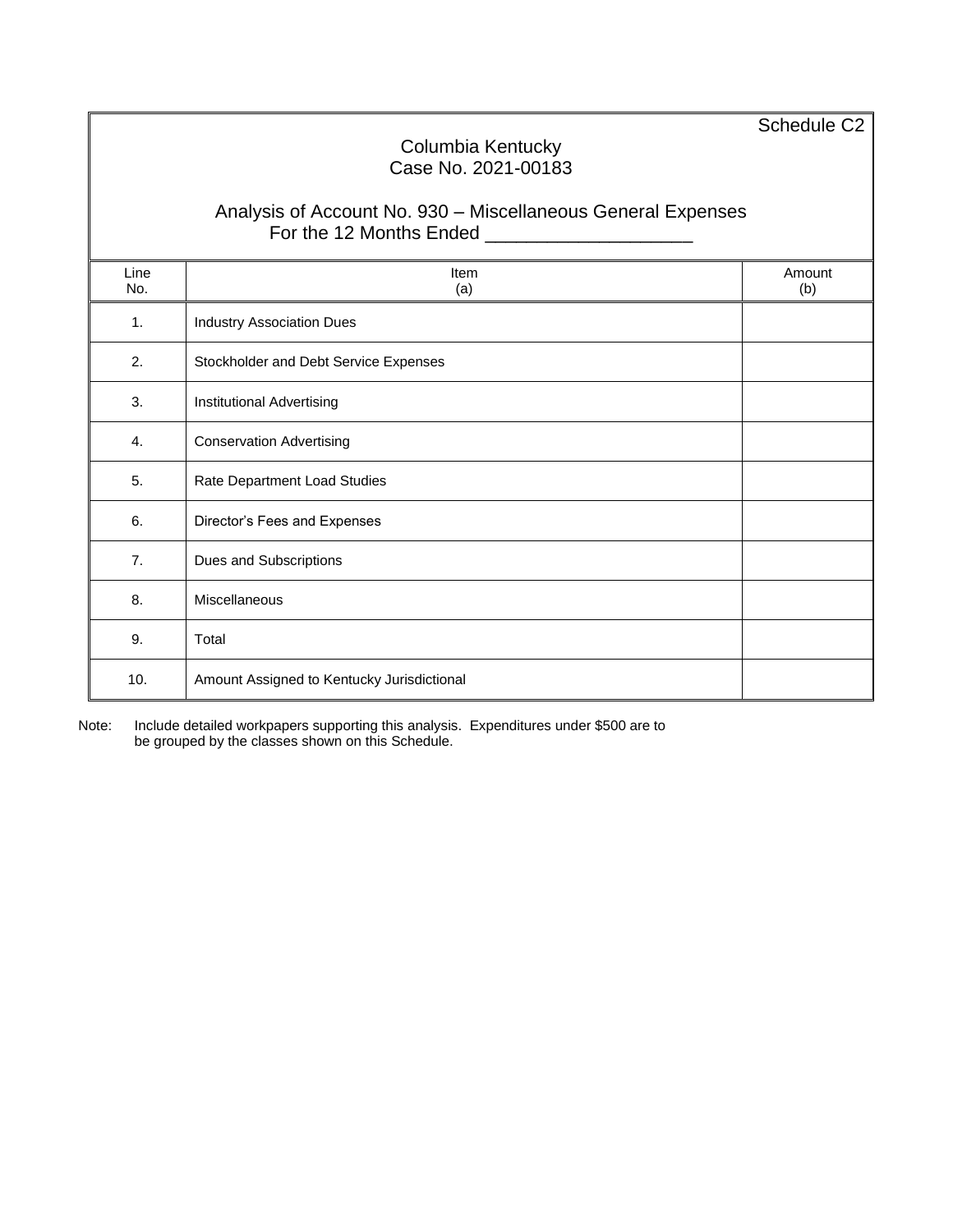Schedule C3

### Columbia Kentucky Case No. 2021-00183

### Analysis of Account No. 426 – Other Income Deductions For the 12 Months Ended \_\_\_\_\_\_\_\_\_\_\_\_\_\_\_\_\_\_\_\_\_

| Line<br>No. | Item<br>(a)                 | Amount<br>(b) |
|-------------|-----------------------------|---------------|
| 1.          | Donations                   |               |
| 2.          | <b>Civic Activities</b>     |               |
| 3.          | <b>Political Activities</b> |               |
| 4.          | Other                       |               |
| 5.          | Total                       |               |

Note: Include detailed workpapers supporting this analysis. Expenditures under \$500 are to be grouped by the classes shown on this Schedule.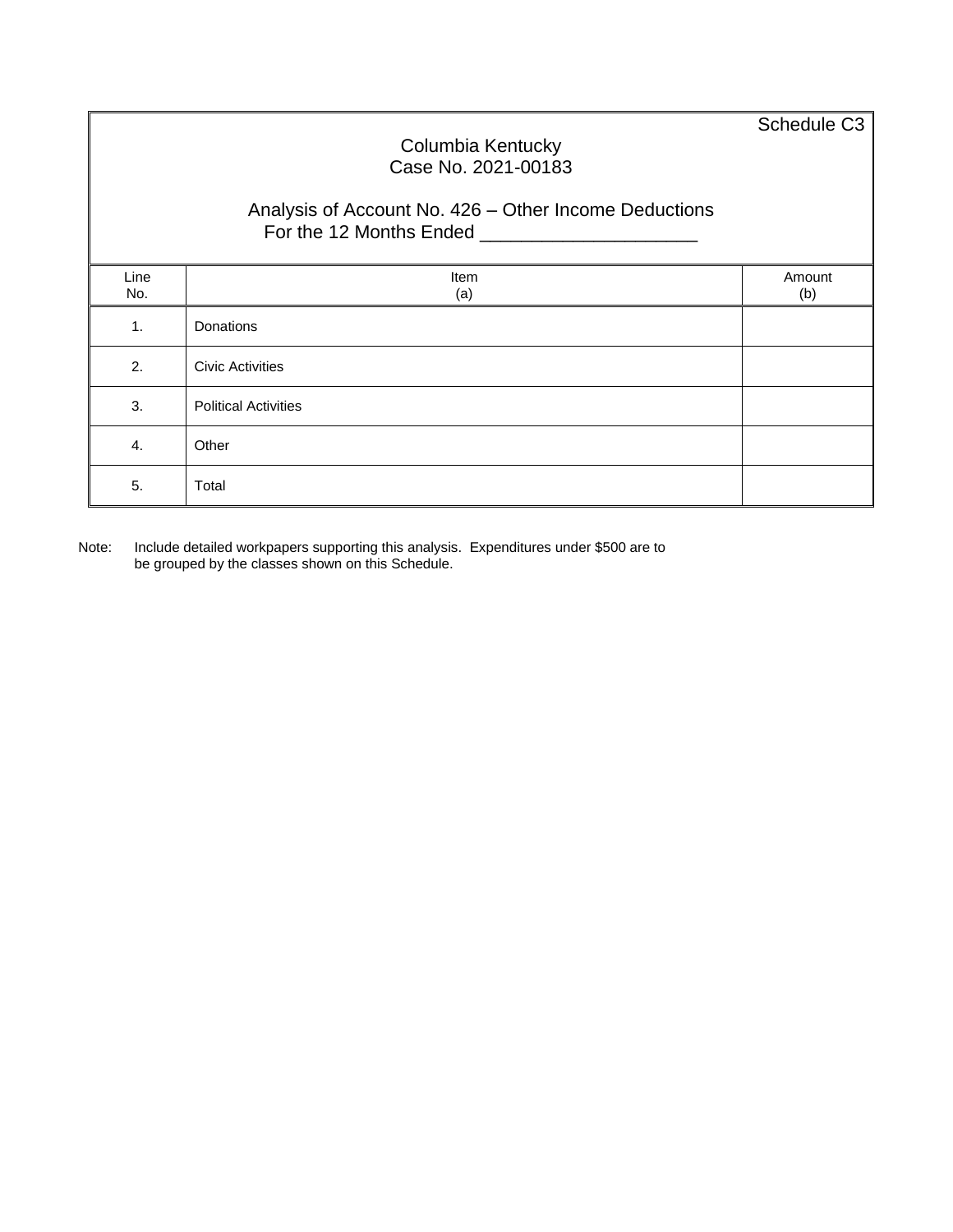Schedule D1

### Columbia Kentucky Case No. 2021-00183

# Reconciliation of Book Net Income and Federal Taxable Income 12 Months Ended December 31, \_\_\_\_\_\_\_\_

|      |                                                                                                                                      |         | Total<br>Company |          | Operating      |
|------|--------------------------------------------------------------------------------------------------------------------------------------|---------|------------------|----------|----------------|
|      |                                                                                                                                      | Total   | Non-             | Kentucky | Other          |
| Line | Item                                                                                                                                 | Company | Operating        | Retail   | Jurisdictional |
| No.  | (a)                                                                                                                                  | (b)     | (c)              | (d)      | (e)            |
| 1.   | Net income per books                                                                                                                 |         |                  |          |                |
| 2.   | Add income taxes:                                                                                                                    |         |                  |          |                |
| 3.   | Federal income tax - current                                                                                                         |         |                  |          |                |
| 4.   | Federal income tax - deferred depreciation                                                                                           |         |                  |          |                |
| 5.   | Federal income tax - deferred other                                                                                                  |         |                  |          |                |
| 6.   | Investment tax credit adjustment                                                                                                     |         |                  |          |                |
| 7.   | Federal income taxes charged to other<br>income and deductions                                                                       |         |                  |          |                |
| 8.   | State income taxes                                                                                                                   |         |                  |          |                |
| 9.   | State income taxes charged to other<br>income and deductions                                                                         |         |                  |          |                |
| 10.  | Total                                                                                                                                |         |                  |          |                |
| 11.  | Flow through items:                                                                                                                  |         |                  |          |                |
| 12.  | Add (itemize)                                                                                                                        |         |                  |          |                |
| 13.  | Deduct (itemize)                                                                                                                     |         |                  |          |                |
| 14.  | Book taxable income                                                                                                                  |         |                  |          |                |
| 15.  | Differences between book taxable income<br>and taxable income per tax return:                                                        |         |                  |          |                |
| 16.  | Add (itemize)                                                                                                                        |         |                  |          |                |
| 17.  | Deduct (itemize)                                                                                                                     |         |                  |          |                |
| 18.  | Taxable income per return                                                                                                            |         |                  |          |                |
|      | Note: (1) Provide a calculation of the amount shown on Lines 3 through 7 above.                                                      |         |                  |          |                |
|      | (2) Provide workpapers supporting each calculation including the depreciation for straight-line tax and                              |         |                  |          |                |
|      | accelerated tax depreciation.<br>(3) Provide a schedule setting forth the basis of allocation of each item of revenue or cost above. |         |                  |          |                |
|      |                                                                                                                                      |         |                  |          |                |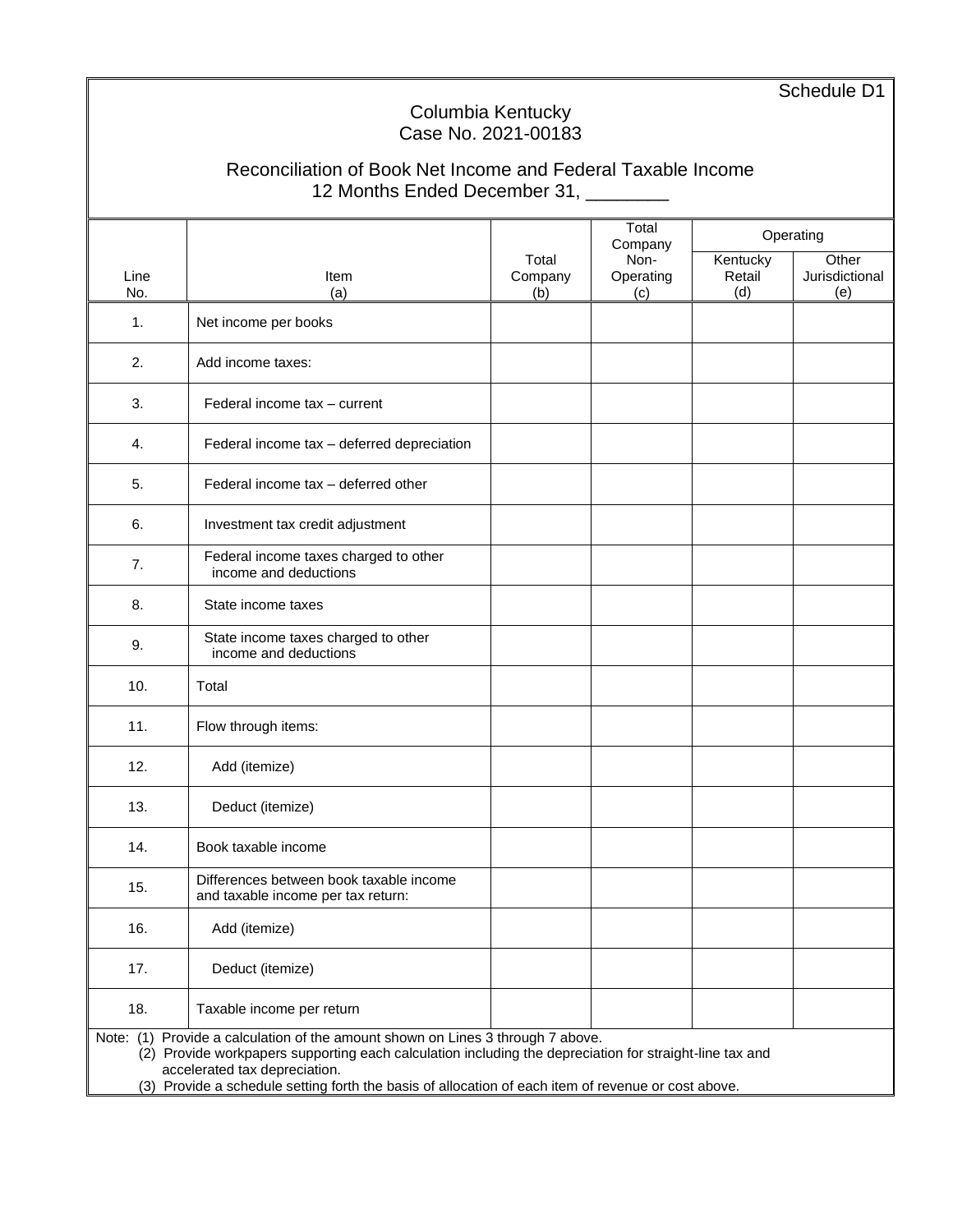Schedule D<sub>2</sub>

## Columbia Kentucky Case No. 2021-00183

# Reconciliation of Book Net Income and State Taxable Income 12 Months Ended December 31,

|      |                                                                                                               |         | Total<br>Company |          | Operating      |
|------|---------------------------------------------------------------------------------------------------------------|---------|------------------|----------|----------------|
|      |                                                                                                               | Total   | Non-             | Kentucky | Other          |
| Line | <b>Item</b>                                                                                                   | Company | Operating        | Retail   | Jurisdictional |
| No.  | (a)                                                                                                           | (b)     | (c)              | (d)      | (e)            |
| 1.   | Net income per books                                                                                          |         |                  |          |                |
| 2.   | Add income taxes:                                                                                             |         |                  |          |                |
| 3.   | Federal income tax - current                                                                                  |         |                  |          |                |
| 4.   | Federal income tax - deferred depreciation                                                                    |         |                  |          |                |
| 5.   | Federal income tax - deferred other                                                                           |         |                  |          |                |
| 6.   | Investment tax credit adjustment                                                                              |         |                  |          |                |
| 7.   | Federal income taxes charged to other<br>income and deductions                                                |         |                  |          |                |
| 8.   | State income taxes                                                                                            |         |                  |          |                |
| 9.   | State income taxes charged to other<br>income and deductions                                                  |         |                  |          |                |
| 10.  | Total                                                                                                         |         |                  |          |                |
| 11.  | Flow through items:                                                                                           |         |                  |          |                |
| 12.  | Add (itemize)                                                                                                 |         |                  |          |                |
| 13.  | Deduct (itemize)                                                                                              |         |                  |          |                |
| 14.  | Book taxable income                                                                                           |         |                  |          |                |
| 15.  | Differences between book taxable income<br>and taxable income per tax return:                                 |         |                  |          |                |
| 16.  | Add (itemize)                                                                                                 |         |                  |          |                |
| 17.  | Deduct (itemize)                                                                                              |         |                  |          |                |
| 18.  | Taxable income per return                                                                                     |         |                  |          |                |
|      | Note: (1) Provide a calculation of the amount shown on Lines 3 through 7 above.                               |         |                  |          |                |
|      | (2) Provide workpapers supporting each calculation including the depreciation for straight-line tax and       |         |                  |          |                |
|      | accelerated tax depreciation.                                                                                 |         |                  |          |                |
|      | (3) Provide a schedule setting forth the basis of allocation of each item of revenue or cost allocated above. |         |                  |          |                |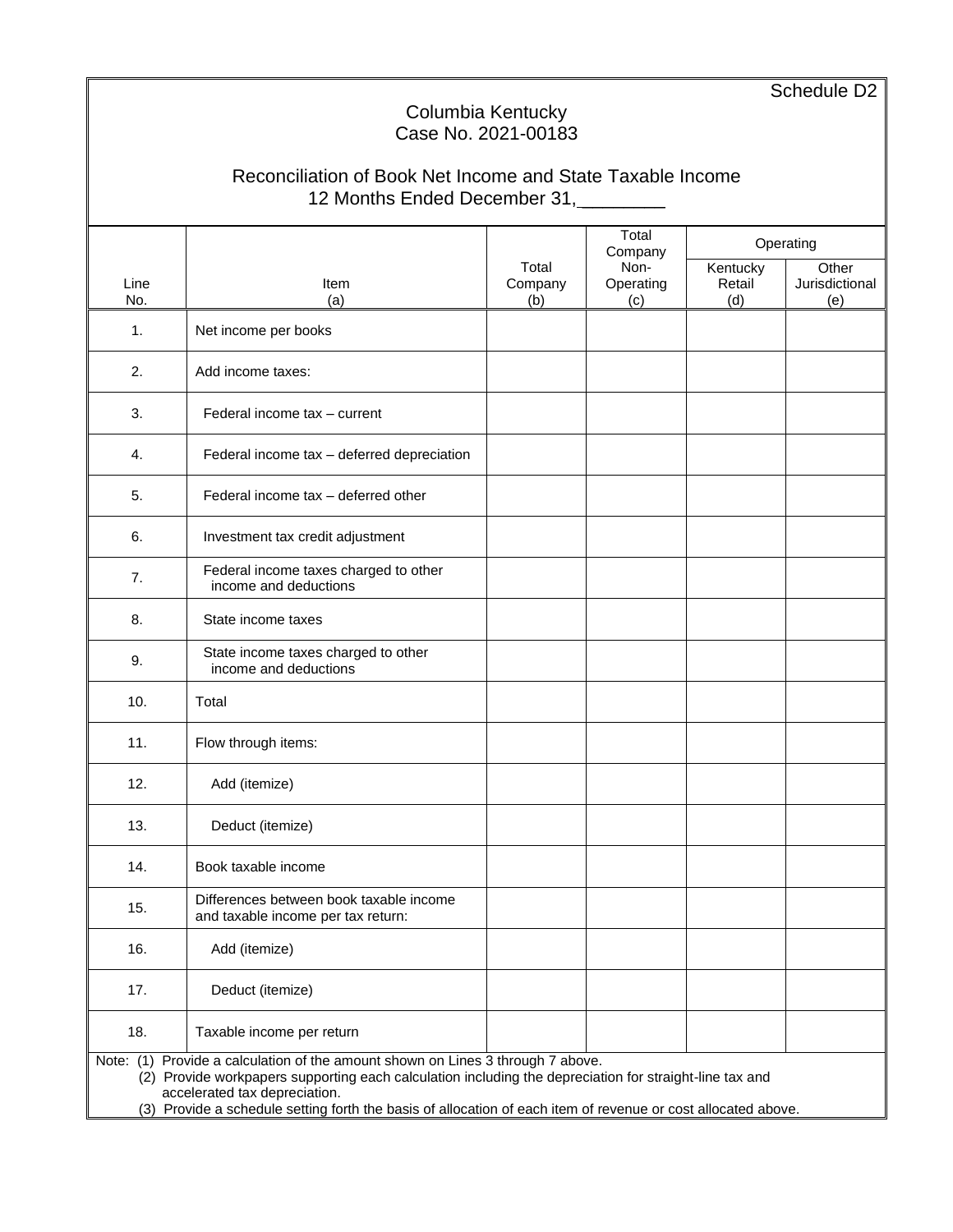|               | Schedule D <sub>3</sub><br>Columbia Kentucky<br>Case No. 2021-00183                                                                                                                          |  |  |  |  |  |  |  |  |  |  |  |  |
|---------------|----------------------------------------------------------------------------------------------------------------------------------------------------------------------------------------------|--|--|--|--|--|--|--|--|--|--|--|--|
|               | Analysis of Other Operating Taxes<br>12 Months Ended December 31, ______                                                                                                                     |  |  |  |  |  |  |  |  |  |  |  |  |
| "000 Omitted" |                                                                                                                                                                                              |  |  |  |  |  |  |  |  |  |  |  |  |
| Line<br>No.   | Charged to<br>Charged<br>Charged to<br>Other<br>Amounts<br>Amount<br>Expense<br>Construction<br>Accounts <sup>(1)</sup><br>Accrued<br>Paid<br>Item<br>(a)<br>(d)<br>(f)<br>(b)<br>(c)<br>(e) |  |  |  |  |  |  |  |  |  |  |  |  |
| 1.            | Kentucky Retail                                                                                                                                                                              |  |  |  |  |  |  |  |  |  |  |  |  |
|               | (a) State income                                                                                                                                                                             |  |  |  |  |  |  |  |  |  |  |  |  |
|               | (b) Franchise fees                                                                                                                                                                           |  |  |  |  |  |  |  |  |  |  |  |  |
|               | (c) Ad valorem                                                                                                                                                                               |  |  |  |  |  |  |  |  |  |  |  |  |
|               | (d) Payroll (employers portion)                                                                                                                                                              |  |  |  |  |  |  |  |  |  |  |  |  |
|               | (e) Other taxes                                                                                                                                                                              |  |  |  |  |  |  |  |  |  |  |  |  |
| 2.            | Total Retail [L1(a) through L1(e)]                                                                                                                                                           |  |  |  |  |  |  |  |  |  |  |  |  |
| 3.            | Other jurisdictions                                                                                                                                                                          |  |  |  |  |  |  |  |  |  |  |  |  |
|               | Total per books (L2 and L3)                                                                                                                                                                  |  |  |  |  |  |  |  |  |  |  |  |  |

(1) Explain items in this Column.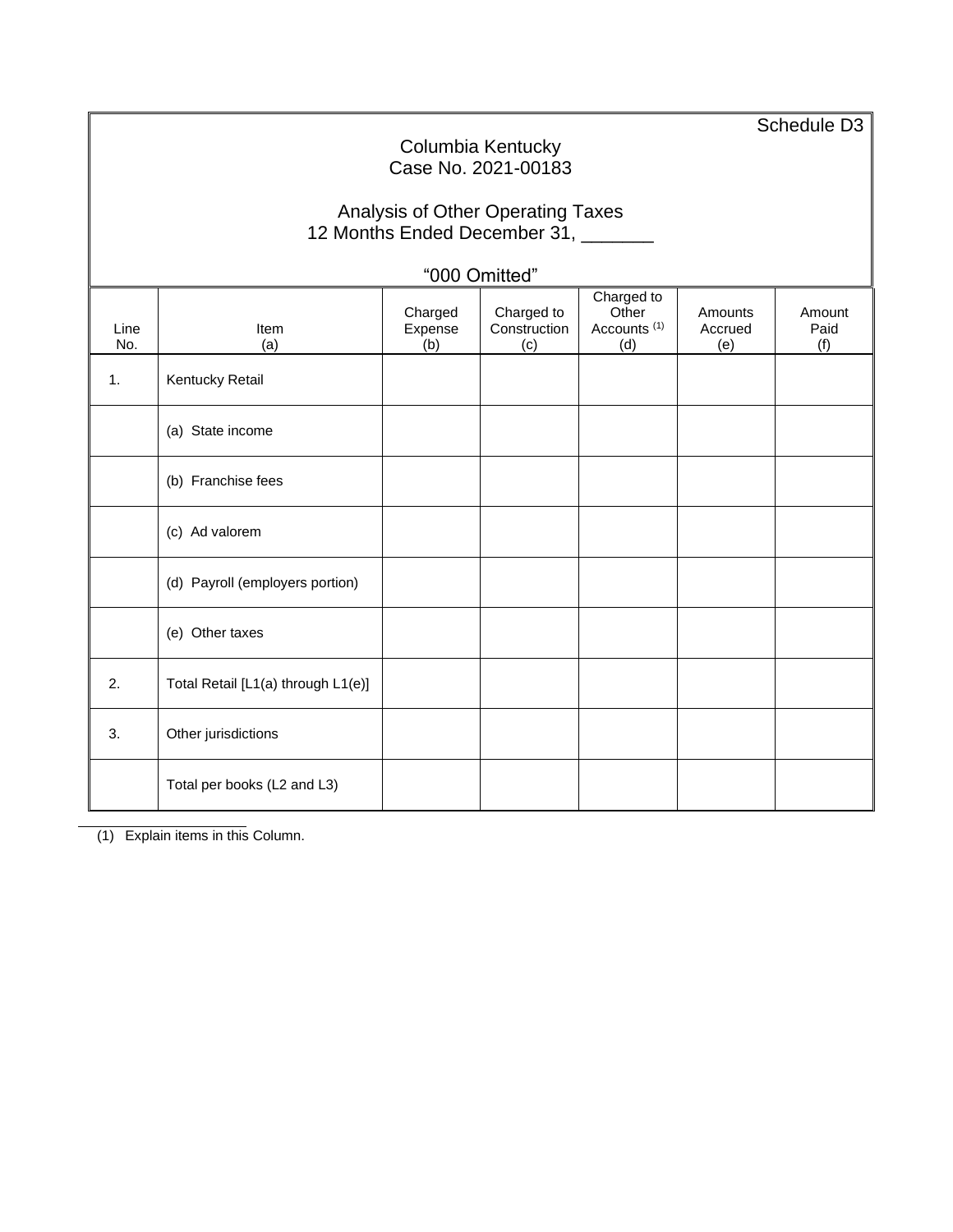Schedule E1

### Columbia Kentucky Case No. 2021-00183

|                 | <b>Calculation of Average Capital Structure</b> |
|-----------------|-------------------------------------------------|
| 12 Months Ended |                                                 |

"000 Omitted"

|             |                                 |        | 5 <sup>th</sup> Year |        | 4 <sup>th</sup> Year |        | 3rd Year |        | 2 <sup>nd</sup> Year |        | 1 <sup>st</sup> Year | Latest Available<br>Quarter |       |
|-------------|---------------------------------|--------|----------------------|--------|----------------------|--------|----------|--------|----------------------|--------|----------------------|-----------------------------|-------|
| Line<br>No. | Type of Capital                 | Amount | Ratio                | Amount | Ratio                | Amount | Ratio    | Amount | Ratio                | Amount | Ratio                | Amount                      | Ratio |
| 1.          | Long-Term Debt                  |        |                      |        |                      |        |          |        |                      |        |                      |                             |       |
| 2.          | Short-Term Debt                 |        |                      |        |                      |        |          |        |                      |        |                      |                             |       |
| 3.          | Preferred &<br>Preference Stock |        |                      |        |                      |        |          |        |                      |        |                      |                             |       |
| 4.          | Common Equity                   |        |                      |        |                      |        |          |        |                      |        |                      |                             |       |
| 5.          | Other (Itemize<br>by type)      |        |                      |        |                      |        |          |        |                      |        |                      |                             |       |
| 6.          | Total<br>Capitalization         |        |                      |        |                      |        |          |        |                      |        |                      |                             |       |

Instructions: If the applicant is a member of an affiliated group, the above data is to be provided for the parent company and the system consolidated.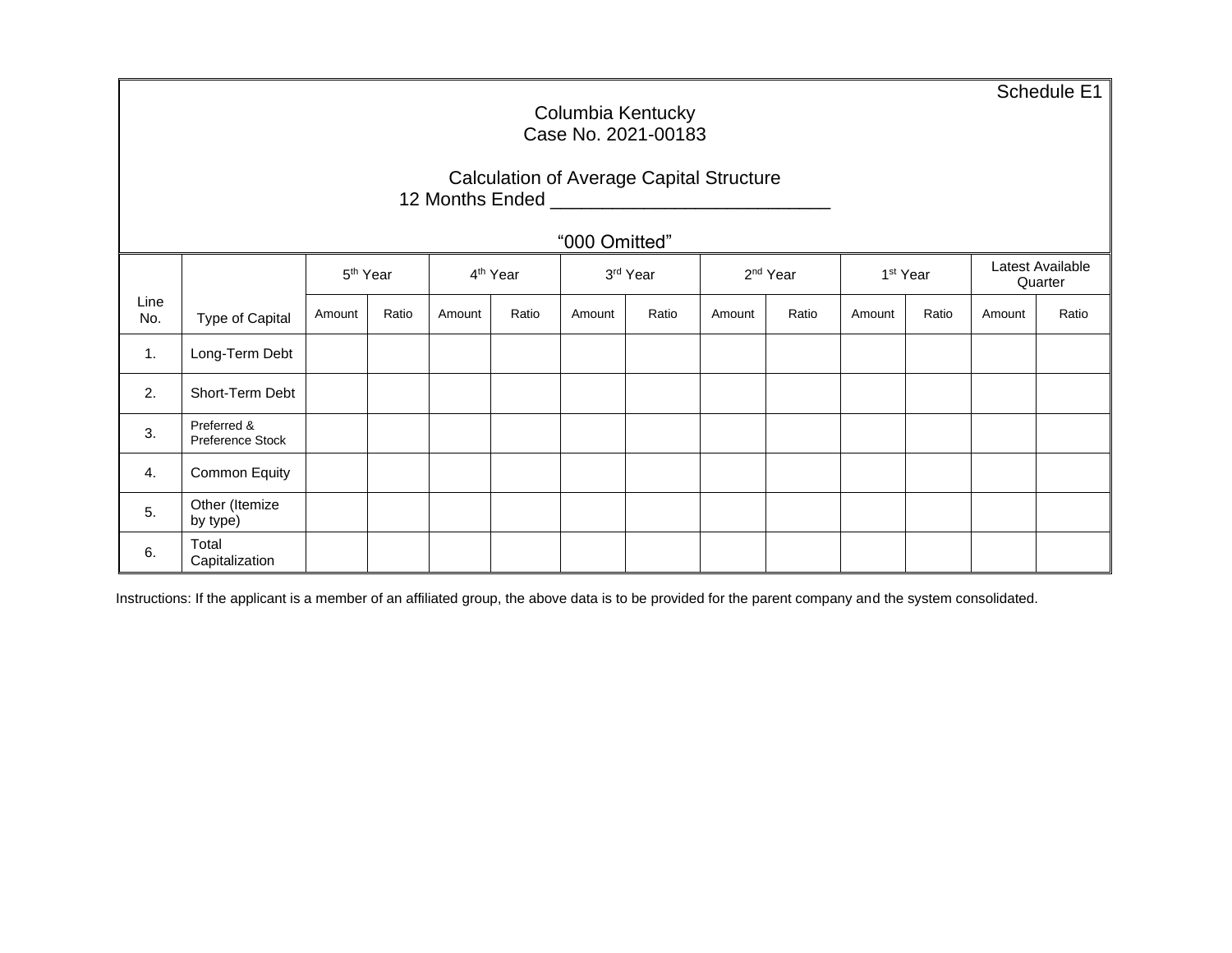Schedule E2 Columbia Kentucky Case No. 2021-00183 Calculation of Average Capital Structure 12 Months Ended December 31, \_\_\_\_\_\_\_\_\_\_\_\_ "000 Omitted" Line No. Item  $(a)$ Total Capital  $(b)$ Long-Term Debt (c) Short-Term Debt (d) Preferred Stock (e) Common Stock (f) Retained Earnings (g) **Total** Common Equity  $(h)$ 1. Balance at beginning of most recent calendar year 2. 1 1<sup>st</sup> Month  $3.$ 2<sup>nd</sup> Month  $4.$ 3<sup>rd</sup> Month 5. 4<sup>th</sup> Month  $6.$ 5<sup>th</sup> Month  $7<sub>1</sub>$ 6<sup>th</sup> Month 8. 7<sup>th</sup> Month  $9.$ 8<sup>th</sup> Month  $10.$ 9<sup>th</sup> Month 11.  $10^{th}$  Month 12.  $\vert$  11<sup>th</sup> Month 13.  $\vert$  12<sup>th</sup> Month 14. Total (L1 through L13) 15. Average Balance (L14 / 13) 16. Average Capitalization Ratios 17. | End-of-period Capitalization Ratios

Instructions: 1. If applicable, provide an additional schedule in the above format excluding common equity in subsidiaries from the total company capital structure. Show the amount of common equity excluded.

2. Include premium class of stock.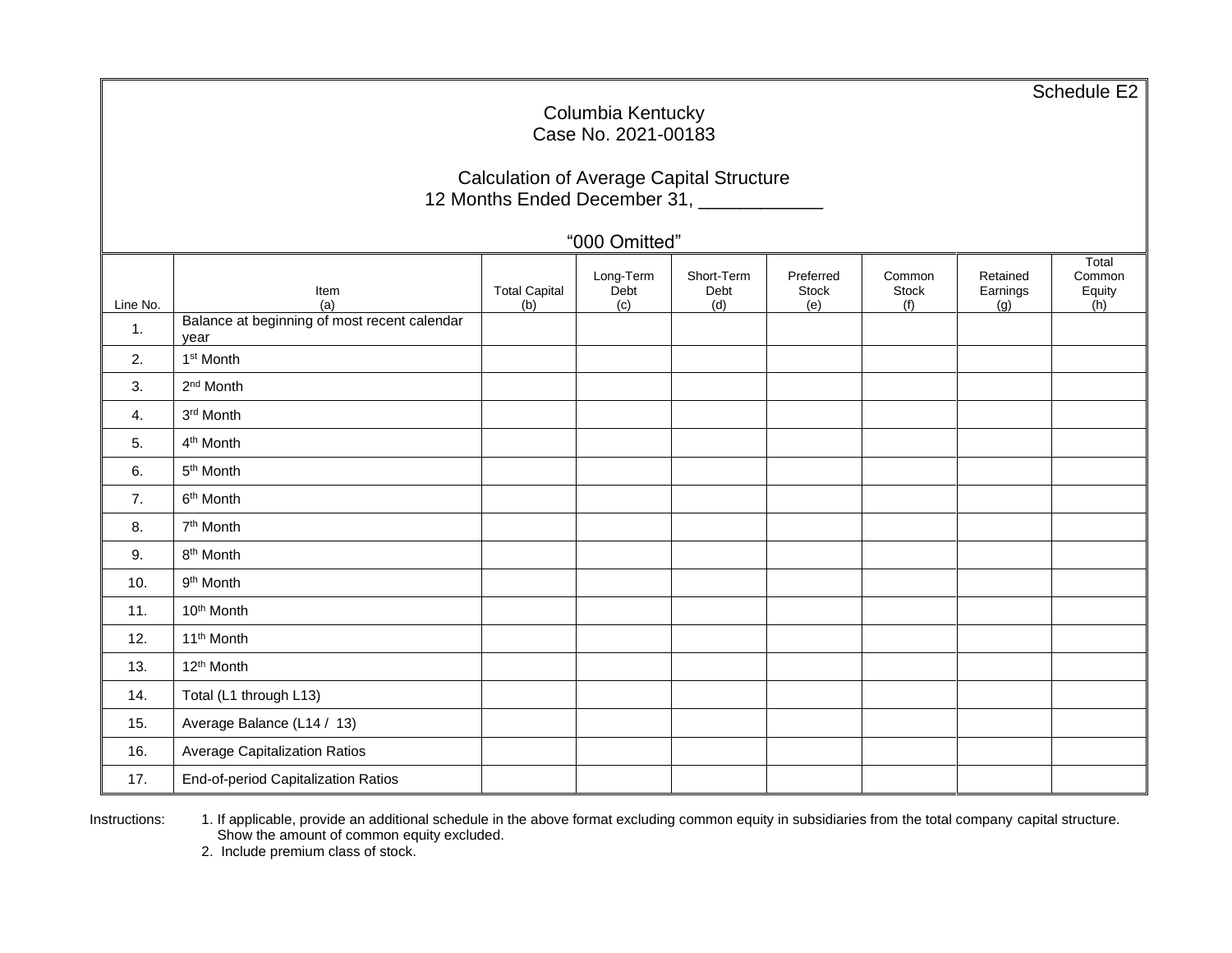|             | Schedule F1<br>Columbia Kentucky<br>Case No. 2021-00183                                                                       |                     |                        |                    |                            |                                |                            |                      |                                               |              |  |  |  |
|-------------|-------------------------------------------------------------------------------------------------------------------------------|---------------------|------------------------|--------------------|----------------------------|--------------------------------|----------------------------|----------------------|-----------------------------------------------|--------------|--|--|--|
|             | Schedule of Outstanding Long-Term Debt<br>For the Year Ended December 31,                                                     |                     |                        |                    |                            |                                |                            |                      |                                               |              |  |  |  |
|             | Annualized<br><b>Bond</b><br>Rating at<br>Cost<br>Coupon                                                                      |                     |                        |                    |                            |                                |                            |                      |                                               |              |  |  |  |
|             | Type of                                                                                                                       | Date of             | Date of                | Amount             | Interest                   | Cost Rate                      | <b>Cost Rate</b>           | Time of              | Type of                                       | Col. (d) $x$ |  |  |  |
| Line<br>No. | Debt Issue<br>(a)                                                                                                             | <b>Issue</b><br>(b) | <b>Maturity</b><br>(c) | Outstanding<br>(d) | Rate <sup>(1)</sup><br>(e) | at Issue <sup>(2)</sup><br>(f) | at Maturity <sup>(3)</sup> | $Issue^{(4)}$<br>(h) | Obligation<br>$\left( \left  \right  \right)$ | Col. (g)     |  |  |  |
|             | (g)<br>Total Long-Term Debt and<br><b>Annualized Cost</b><br><b>Annualized Cost Rate</b><br>[Total Col. (j) / Total Col. (d)] |                     |                        |                    |                            |                                |                            |                      |                                               |              |  |  |  |

(1) Nominal Rate

(2) Nominal Rate plus Discount or Premium Amortization

(3) Nominal Rate plus Discount or Premium Amortization and Issuance Cost

(4) Standard and Poor's, Moody, etc.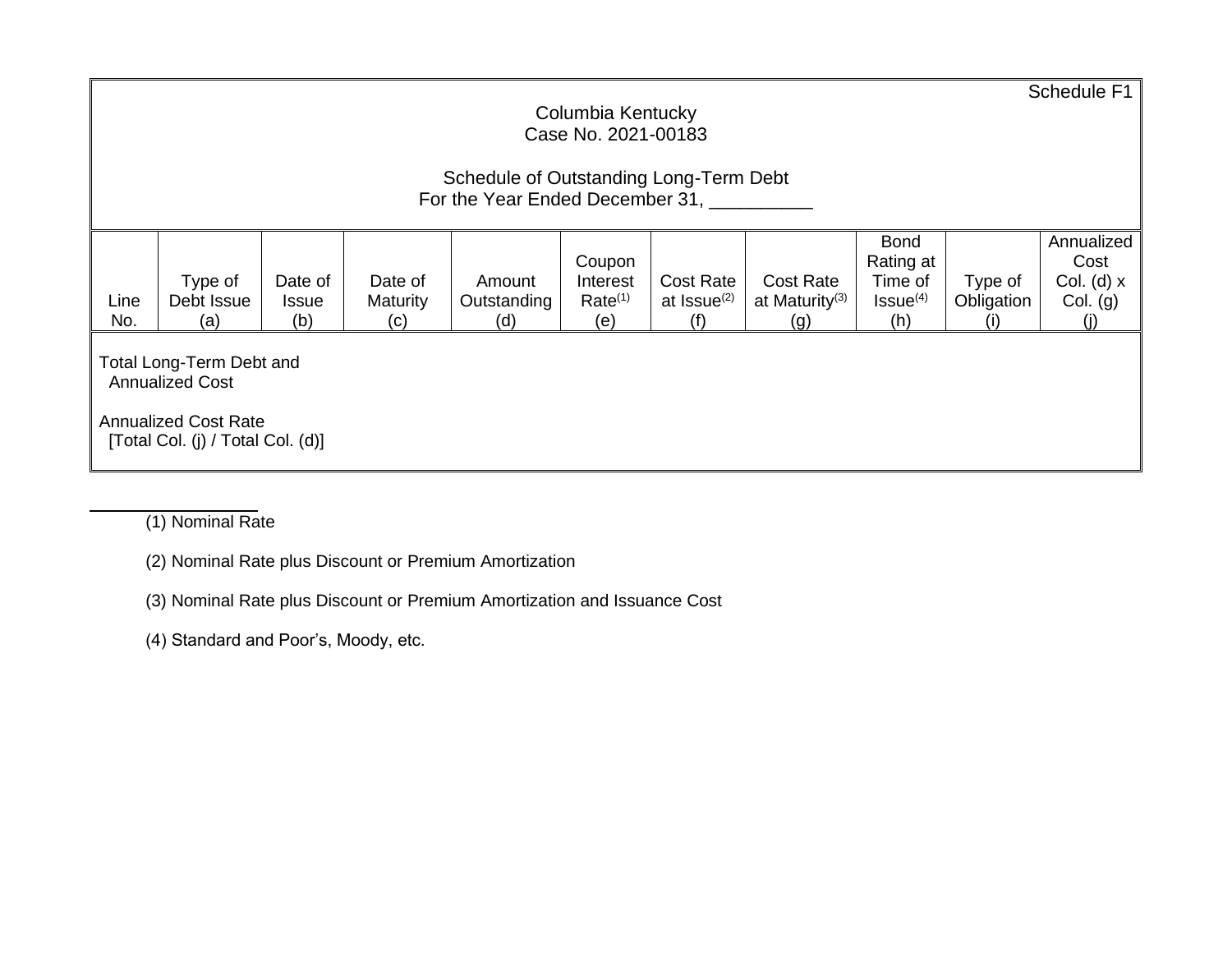|                                                                                                                                                                                                                                                                                                    | Schedule F <sub>2</sub><br>Columbia Kentucky<br>Case No. 2021-00183<br>Schedule of Short-Term Debt<br>For the 12 Months Ended December 31,                                                                                                                                                                                                                                                                                              |  |  |  |  |  |  |  |  |  |  |  |  |
|----------------------------------------------------------------------------------------------------------------------------------------------------------------------------------------------------------------------------------------------------------------------------------------------------|-----------------------------------------------------------------------------------------------------------------------------------------------------------------------------------------------------------------------------------------------------------------------------------------------------------------------------------------------------------------------------------------------------------------------------------------|--|--|--|--|--|--|--|--|--|--|--|--|
| Annualized Interest<br><b>Effective Interest</b><br>Type of Debt<br>Date of<br>Nominal Interest<br>Cost<br>Date of<br>Amount<br>Instrument<br>Col. (f) $x$ Col. (d)<br>Outstanding<br>Rate<br>Rate<br><b>Maturity</b><br><b>Issue</b><br>Line No.<br>(b)<br>(f)<br>(a)<br>(d)<br>(e)<br>(c)<br>(g) |                                                                                                                                                                                                                                                                                                                                                                                                                                         |  |  |  |  |  |  |  |  |  |  |  |  |
|                                                                                                                                                                                                                                                                                                    | <b>Total Short-Term Debt</b><br>Annualized Cost Rate [Total Col. (g) / Total Col. (d)]<br>Actual Interest Paid or Accrued on Short-Term Debt<br>During the Test Year [Report in Col. (g) of this Schedule]<br>Average Short-Term Debt - Schedule E2<br>Line 15 Col. (d) [Report in Col. (g) of this Schedule]<br><b>Test-Year Interest Rate</b><br>[Actual Interest / Average Short-Term Debt]<br>[Report in Col. (f) of this Schedule] |  |  |  |  |  |  |  |  |  |  |  |  |

Note: In all instances in which the Effective Interest Rate is different from the Nominal Interest Rate, provide a calculation of the Effective Interest Rate in sufficient detail to show the items of costs which cause the difference.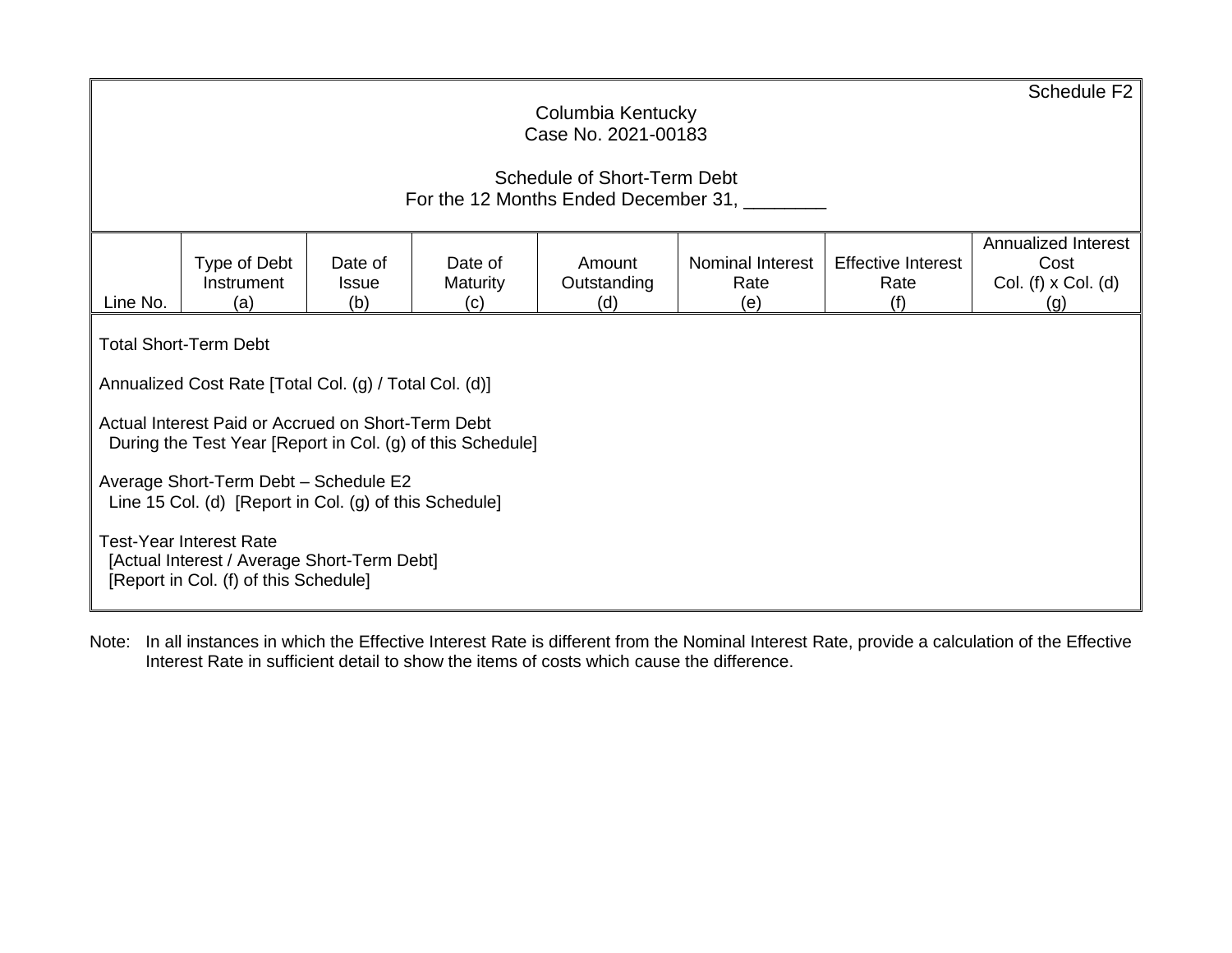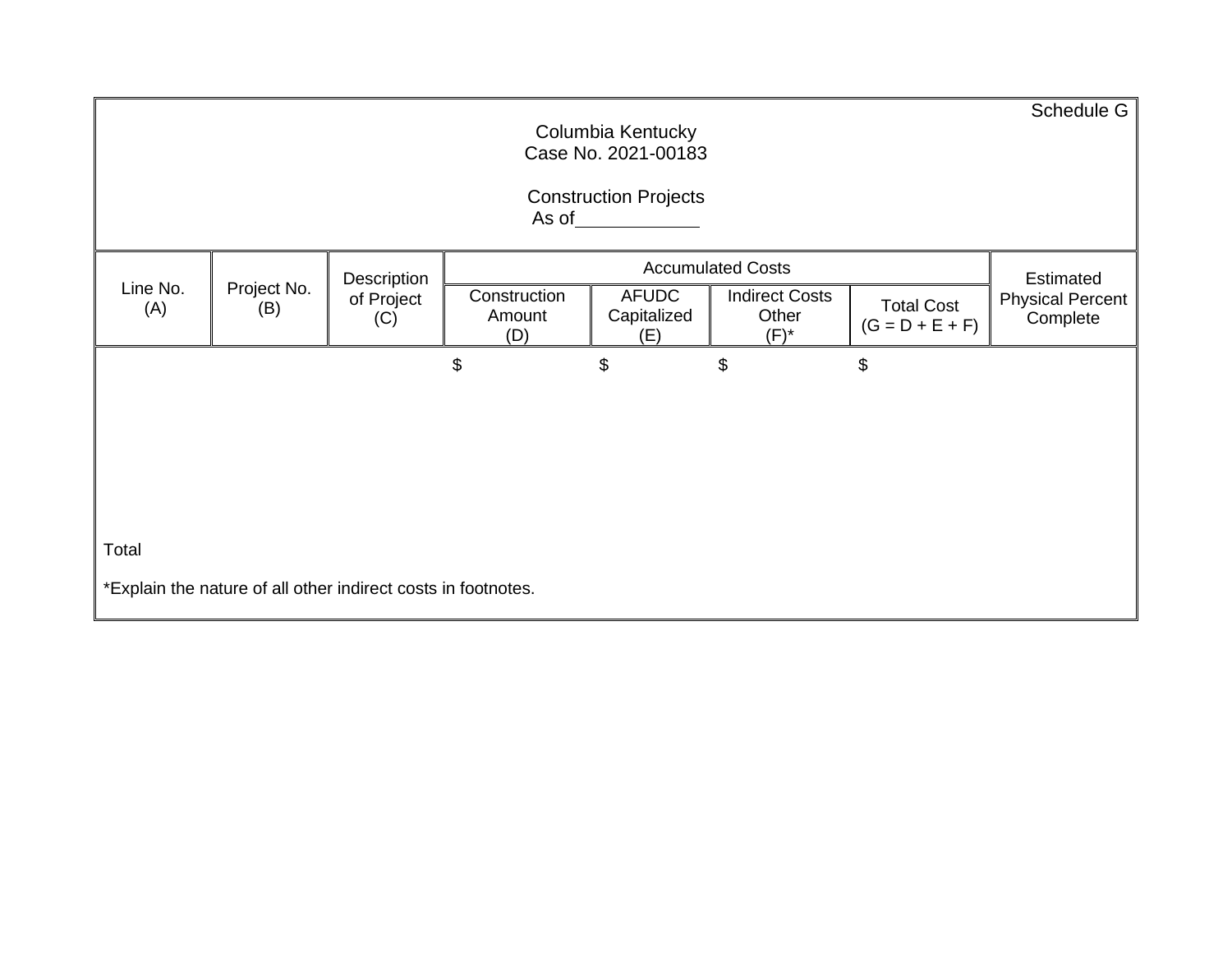|                                                                                                                   | Schedule H<br>Columbia Kentucky<br>Case No. 2021-00183                                                                                                                                                                                                                                                                                                              |  |  |  |                |    |    |  |  |  |  |  |  |
|-------------------------------------------------------------------------------------------------------------------|---------------------------------------------------------------------------------------------------------------------------------------------------------------------------------------------------------------------------------------------------------------------------------------------------------------------------------------------------------------------|--|--|--|----------------|----|----|--|--|--|--|--|--|
| Construction Work in Progress - Percent Complete*<br>As of <u>the contract of the contract of the contract of</u> |                                                                                                                                                                                                                                                                                                                                                                     |  |  |  |                |    |    |  |  |  |  |  |  |
| Line No.<br>(A)                                                                                                   | Estimated<br>Original<br>Date<br>Percent of<br>Most Recent<br><b>Total Project</b><br>Percent of Total<br>Project<br>Project No.<br>Elapsed<br><b>Budget</b><br>Construction<br><b>Budget</b><br>Completion<br>Expenditures<br>Expenditures<br>Estimate<br>Estimate<br>Work Began<br>(B)<br>Time<br>$(I) = (G/H)$<br>Date<br>(H)<br>(F)<br>(G)<br>(C)<br>(E)<br>(D) |  |  |  |                |    |    |  |  |  |  |  |  |
|                                                                                                                   |                                                                                                                                                                                                                                                                                                                                                                     |  |  |  | $\mathfrak{S}$ | \$ | \$ |  |  |  |  |  |  |
|                                                                                                                   |                                                                                                                                                                                                                                                                                                                                                                     |  |  |  |                |    |    |  |  |  |  |  |  |
|                                                                                                                   |                                                                                                                                                                                                                                                                                                                                                                     |  |  |  |                |    |    |  |  |  |  |  |  |
|                                                                                                                   |                                                                                                                                                                                                                                                                                                                                                                     |  |  |  |                |    |    |  |  |  |  |  |  |
|                                                                                                                   | * Should be based on expenditures including AFUDC.                                                                                                                                                                                                                                                                                                                  |  |  |  |                |    |    |  |  |  |  |  |  |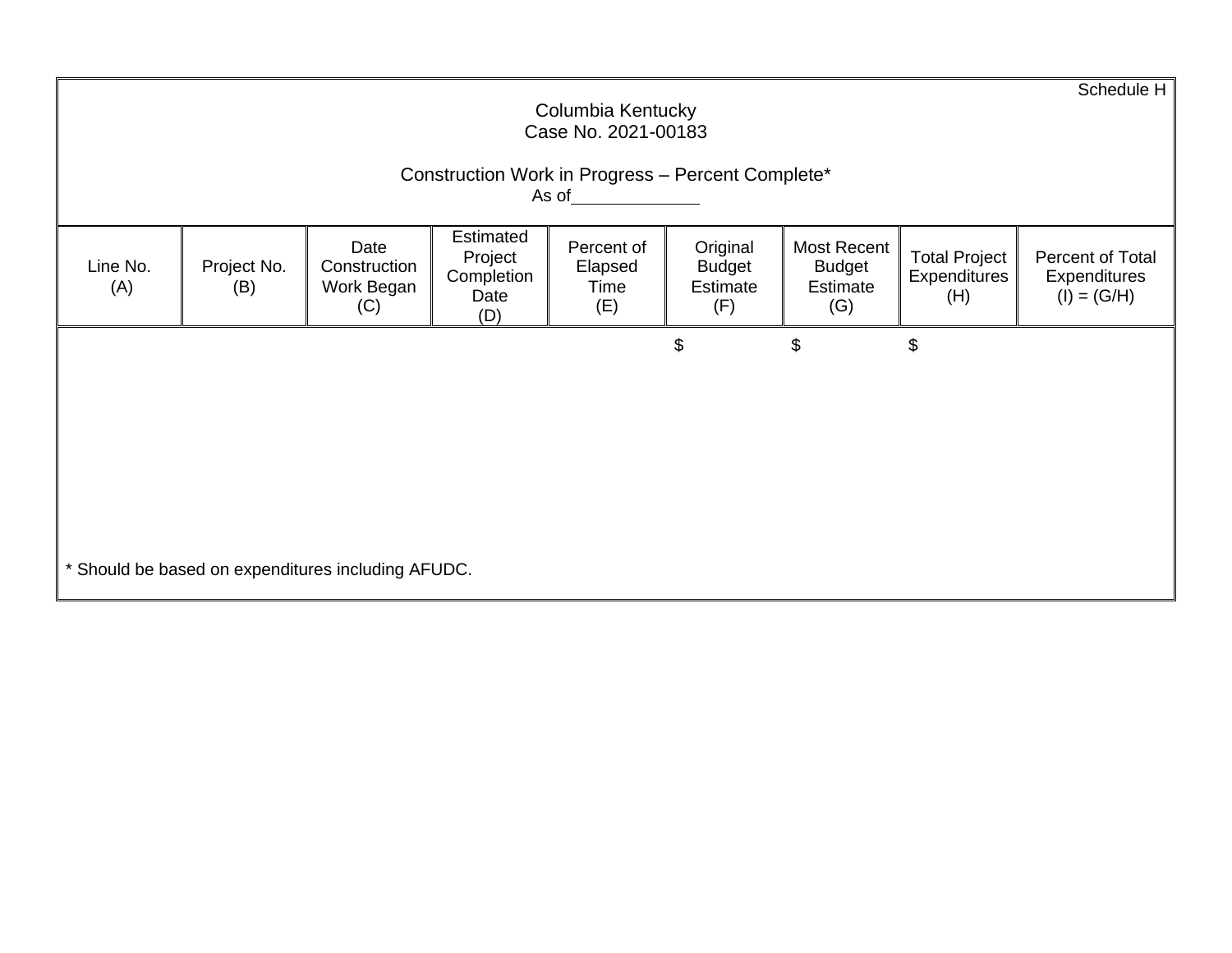| Columbia Kentucky<br>Case No. 2021-00183                       |                                     |                          |                                     |                                   |                           |                                |                                    |                                           |                                  | Schedule 11                                |                                          |                         |                       |
|----------------------------------------------------------------|-------------------------------------|--------------------------|-------------------------------------|-----------------------------------|---------------------------|--------------------------------|------------------------------------|-------------------------------------------|----------------------------------|--------------------------------------------|------------------------------------------|-------------------------|-----------------------|
| <b>Construction Projects</b><br>For 5 Years ended December 31, |                                     |                          |                                     |                                   |                           |                                |                                    |                                           |                                  |                                            |                                          |                         |                       |
| Project<br>No.                                                 | Project<br><b>Title/Description</b> | Annual<br>Actual<br>Cost | Annual<br>Original<br><b>Budget</b> | Variance<br>in.<br><b>Dollars</b> | Variance<br>as<br>Percent | Percent<br>of<br><b>Budget</b> | Total<br>Actual<br>Project<br>Cost | Total<br><b>Budget</b><br>Project<br>Cost | Variance<br>in<br><b>Dollars</b> | Date<br>Original<br><b>Budget</b><br>Start | Date<br>Original<br><b>Budget</b><br>End | Date<br>Actual<br>Start | Date<br>Actual<br>End |
|                                                                |                                     |                          |                                     |                                   |                           |                                |                                    |                                           |                                  |                                            |                                          |                         |                       |
|                                                                |                                     |                          |                                     |                                   |                           |                                |                                    |                                           |                                  |                                            |                                          |                         |                       |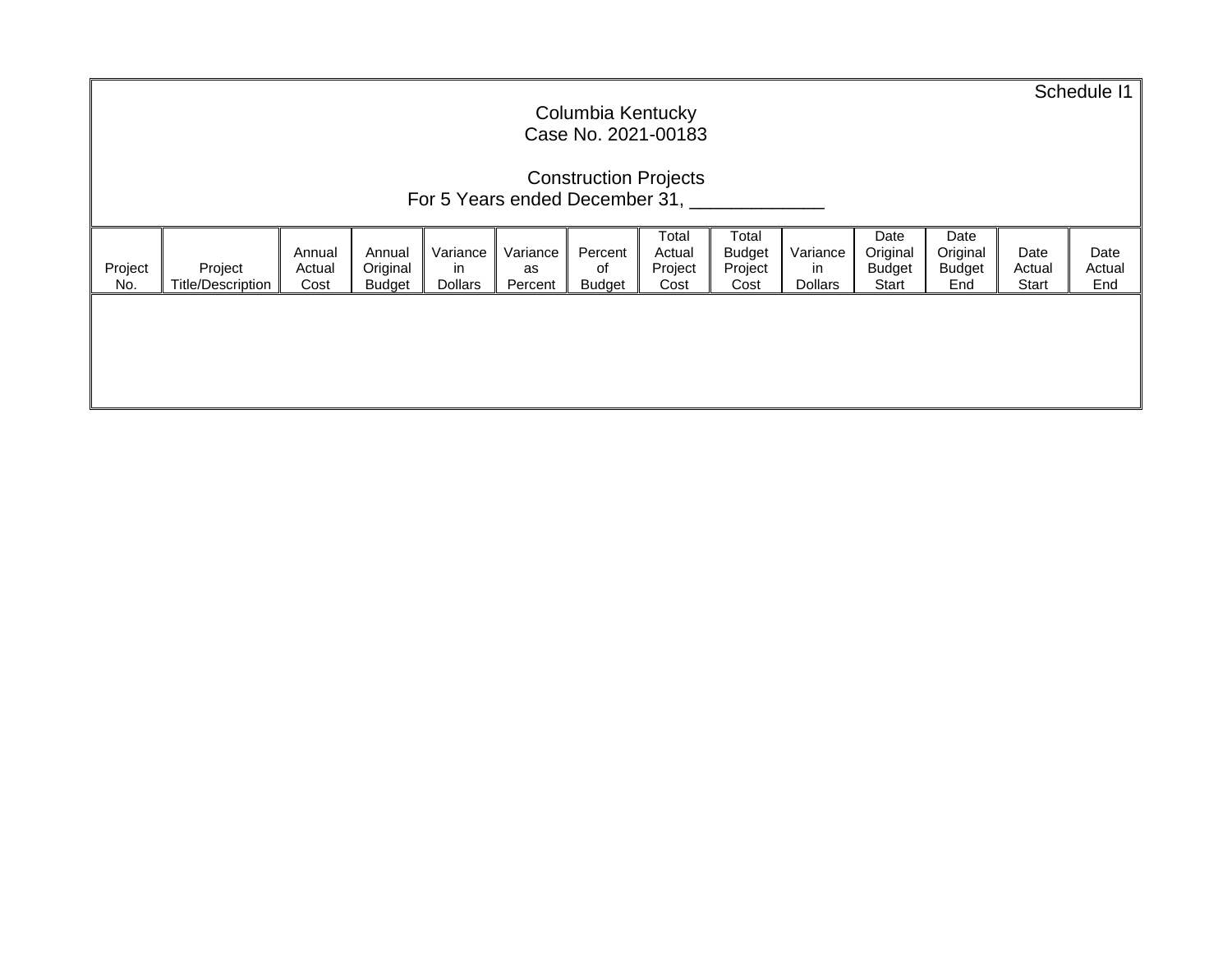Schedule I2

### Columbia Kentucky Case No. 2021-00183

# Calculation of Capital Construction Project Slippage Factor

Source: Schedule I1 – Construction Projects

| Year                                                                                            | Annual Actual<br>Cost | Annual Original<br><b>Budget</b> | Variance in<br><b>Dollars</b> | Variance as<br>Percent | Slippage Factor |
|-------------------------------------------------------------------------------------------------|-----------------------|----------------------------------|-------------------------------|------------------------|-----------------|
|                                                                                                 |                       |                                  |                               |                        |                 |
| $\overline{2}$                                                                                  |                       |                                  |                               |                        |                 |
| 3                                                                                               |                       |                                  |                               |                        |                 |
| $\overline{\mathbf{4}}$                                                                         |                       |                                  |                               |                        |                 |
| 5                                                                                               |                       |                                  |                               |                        |                 |
| <b>Totals</b>                                                                                   |                       |                                  |                               |                        |                 |
| 5 Year Average Slippage Factor (Mathematic Average of the Yearly Slippage Factors / 5<br>years) |                       |                                  |                               |                        |                 |

The Annual Actual Cost, Annual Original Budget, Variance in Dollars, and Variance as Percent are to be taken from Schedule I1. Total all projects for a given year.

The Slippage Factor is calculated by dividing the Annual Actual Cost by the Annual Original Budget. Calculate a Slippage Factor for each year and the Totals line. Carry Slippage Factor percentages to 3 decimal places.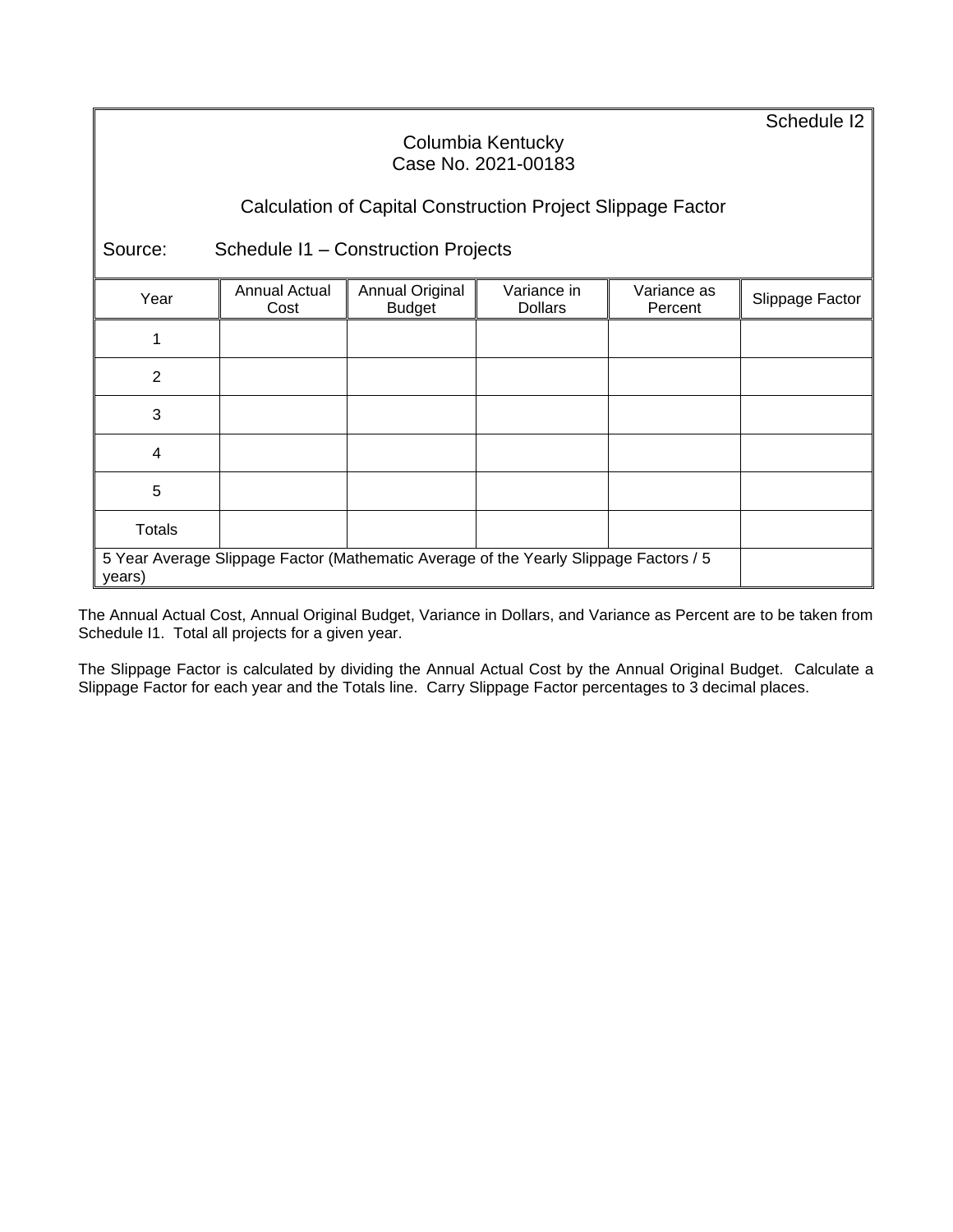|        | Columbia Kentucky<br>Case No. 2021-00183                                                                                                                                                       |                |                                         |        |                                  |        |      |                |       |      |                | Schedule J |      |                  |       |
|--------|------------------------------------------------------------------------------------------------------------------------------------------------------------------------------------------------|----------------|-----------------------------------------|--------|----------------------------------|--------|------|----------------|-------|------|----------------|------------|------|------------------|-------|
|        | <b>Monthly Payroll Variance Analysis</b><br>As of the control of the control of the control of the control of the control of the control of the control of<br>Workpaper Reference No.(s): ____ |                |                                         |        |                                  |        |      |                |       |      |                |            |      |                  |       |
|        |                                                                                                                                                                                                |                | Number of Full-Time<br><b>Employees</b> |        | Number of Part-Time<br>Employees |        |      | Monthly Budget |       |      | Monthly Actual |            |      | Variance Percent |       |
| Month. |                                                                                                                                                                                                | Employee Group | <b>Budgeted</b>                         | Actual | <b>Budgeted</b>                  | Actual | Reg. | ОT             | Total | Reg. | ОT             | Total      | Reg. | ОT               | Total |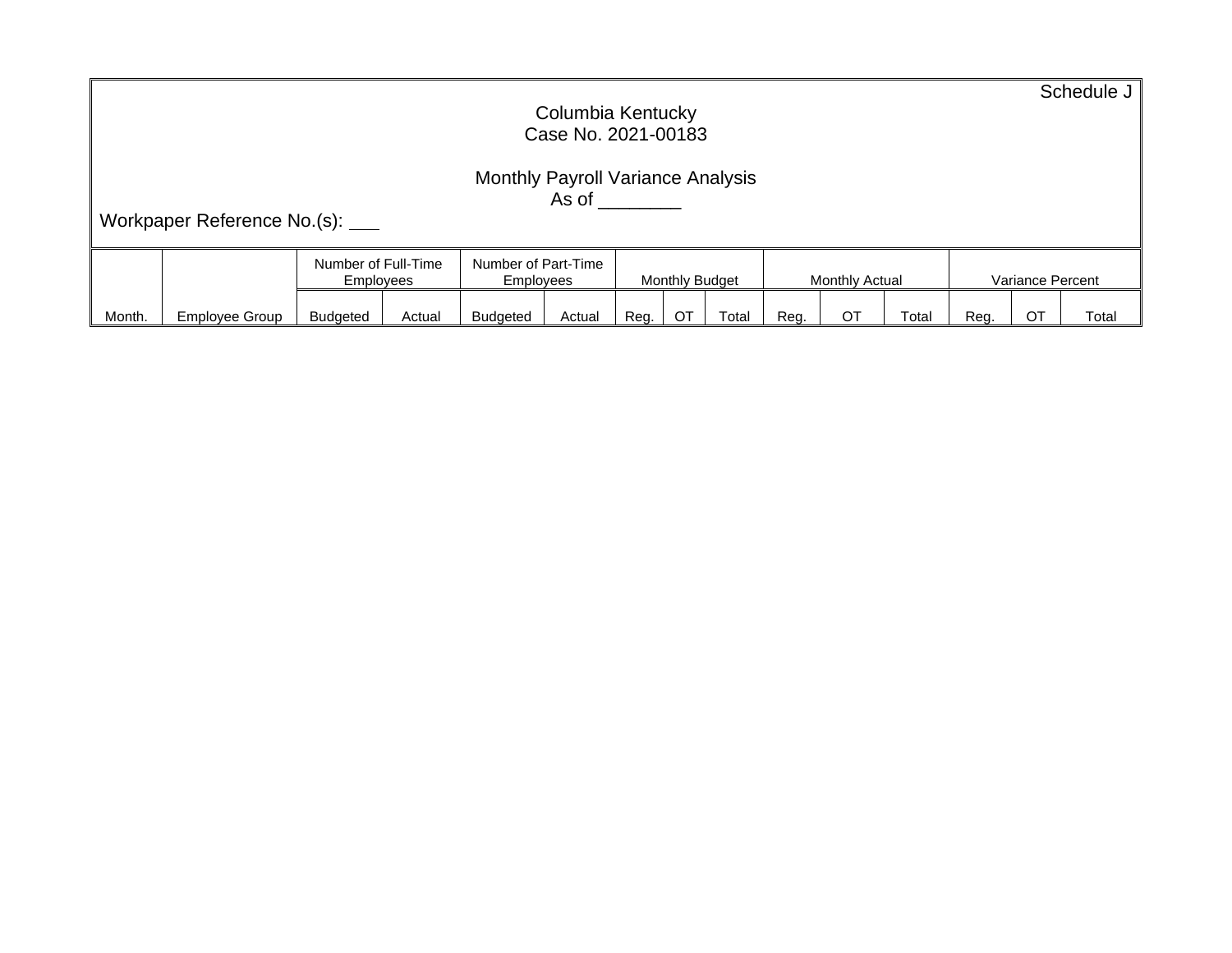| Columbia Kentucky<br>Case No. 2021-00183                                                |                                                                                                                      |                 |                             |          |                                           |                      |                | Schedule K                                       |  |  |
|-----------------------------------------------------------------------------------------|----------------------------------------------------------------------------------------------------------------------|-----------------|-----------------------------|----------|-------------------------------------------|----------------------|----------------|--------------------------------------------------|--|--|
|                                                                                         | Analysis of Compensation and Benefit Data, in gross dollars<br>For the 12 Months Ended <b>Form Advisory</b> Property |                 |                             |          |                                           |                      |                |                                                  |  |  |
|                                                                                         | Compensation by                                                                                                      | Subtotal<br>All | Benefit Type <sup>(2)</sup> |          | Defined<br>Contribution<br>Plan - Utility | Other <sup>(3)</sup> |                | <b>Total Compensation and</b><br><b>Benefits</b> |  |  |
| <b>Employee Categories</b>                                                              | Category <sup>(1)</sup>                                                                                              | Compensation    | Utility                     | Employee | Contribution                              |                      | <b>Utility</b> | Employee                                         |  |  |
| <b>Corporate Officers</b><br>(Individually)                                             |                                                                                                                      |                 |                             |          |                                           |                      |                |                                                  |  |  |
| <b>Total Amount</b>                                                                     |                                                                                                                      |                 |                             |          |                                           |                      |                |                                                  |  |  |
| <b>Total KY Jurisdictional</b>                                                          |                                                                                                                      |                 |                             |          |                                           |                      |                |                                                  |  |  |
| <b>Corporate Officers</b><br>(Collectively)                                             |                                                                                                                      |                 |                             |          |                                           |                      |                |                                                  |  |  |
| <b>Total Amount</b>                                                                     |                                                                                                                      |                 |                             |          |                                           |                      |                |                                                  |  |  |
| <b>Total KY Jurisdictional</b>                                                          |                                                                                                                      |                 |                             |          |                                           |                      |                |                                                  |  |  |
| <b>All Other Employee</b><br><b>Categories</b><br>(Separate by Category) <sup>(4)</sup> |                                                                                                                      |                 |                             |          |                                           |                      |                |                                                  |  |  |
| <b>Total Amount</b>                                                                     |                                                                                                                      |                 |                             |          |                                           |                      |                |                                                  |  |  |
| <b>Total KY Jurisdictional</b>                                                          |                                                                                                                      |                 |                             |          |                                           |                      |                |                                                  |  |  |
| <b>Total for All Categories</b>                                                         |                                                                                                                      |                 |                             |          |                                           |                      |                |                                                  |  |  |
| <b>Total Amounts</b>                                                                    |                                                                                                                      |                 |                             |          |                                           |                      |                |                                                  |  |  |
| <b>Total KY Jurisdictional</b>                                                          |                                                                                                                      |                 |                             |          |                                           |                      |                |                                                  |  |  |

(1) Specify as directed in Item 41. Use additional columns as necessary.

(2) Specify as directed in Item 41. Use additional columns as necessary. Provide utility and Employee contributions for each benefit type.

(3) Specify. Use additional columns as necessary.

(4) Specify as directed in Item 41. Use additional rows as necessary. Provide total company and jurisdictional operations separately for each category.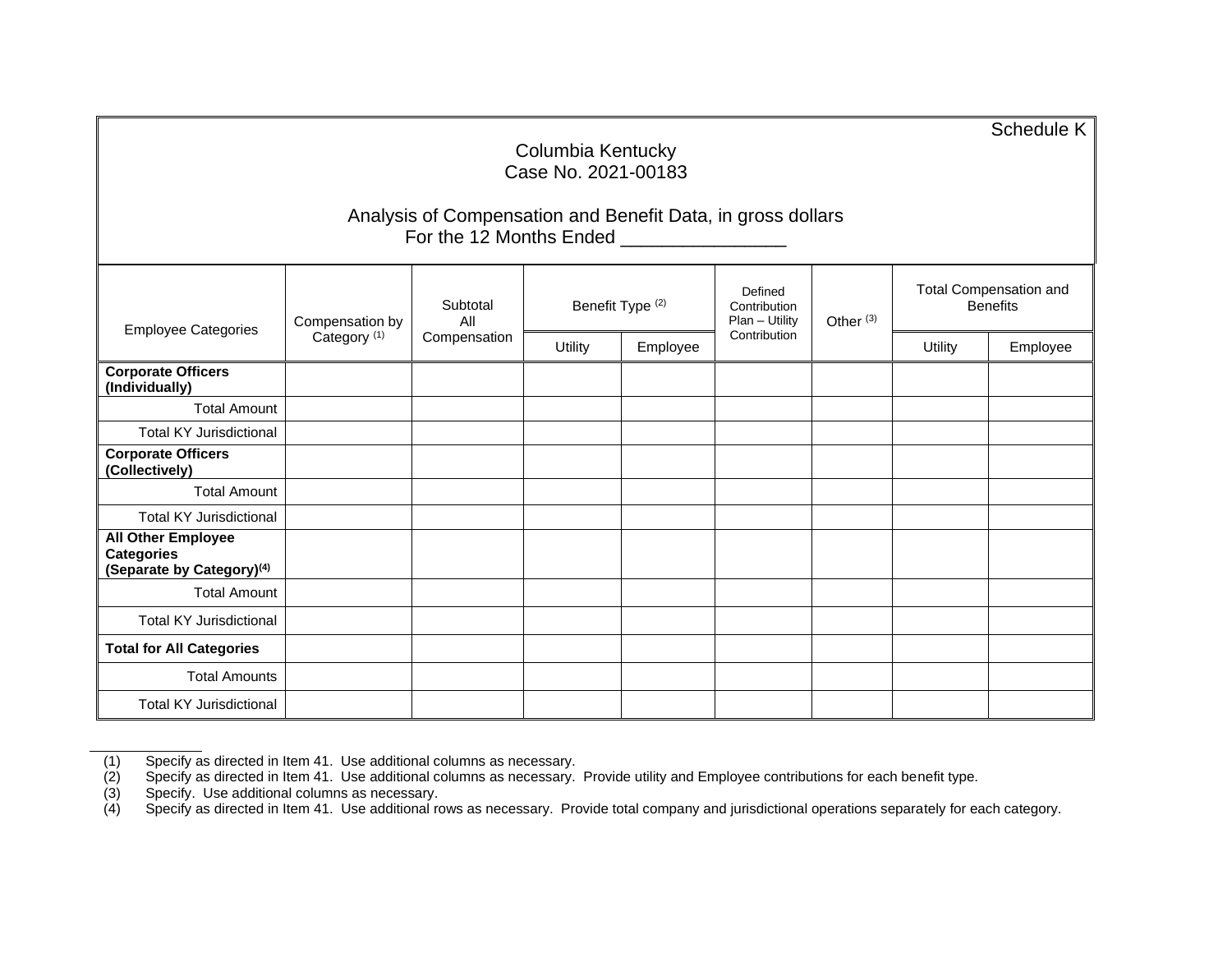|             |                                                                    |                        |                                  | Schedule L, Page 1 of $2 \mid$ |                           |  |  |  |  |
|-------------|--------------------------------------------------------------------|------------------------|----------------------------------|--------------------------------|---------------------------|--|--|--|--|
|             | Columbia Kentucky<br>Case No. 2021-00183                           |                        |                                  |                                |                           |  |  |  |  |
|             |                                                                    |                        |                                  |                                |                           |  |  |  |  |
|             | Net Income per MCF Sold                                            |                        |                                  |                                |                           |  |  |  |  |
|             | For the Calendar Years ______ through _<br>And for the Base Period |                        |                                  |                                |                           |  |  |  |  |
|             | "000 Omitted"                                                      |                        |                                  |                                |                           |  |  |  |  |
|             | 12 Months Ended                                                    |                        |                                  |                                |                           |  |  |  |  |
|             |                                                                    |                        | Three Most Recent Calendar Years |                                |                           |  |  |  |  |
| Line<br>No. | Item<br>(a)                                                        | 3 <sup>rd</sup><br>(b) | 2 <sub>nd</sub><br>(c)           | 1 <sup>st</sup><br>(d)         | <b>Base Period</b><br>(e) |  |  |  |  |
| 1.          | Operating Income                                                   |                        |                                  |                                |                           |  |  |  |  |
| 2.          | <b>Operating Revenues</b>                                          |                        |                                  |                                |                           |  |  |  |  |
| 3.          | <b>Operating Income Deductions</b>                                 |                        |                                  |                                |                           |  |  |  |  |
| 4.          | Operating and Maintenance Expenses:                                |                        |                                  |                                |                           |  |  |  |  |
| 5.          | <b>Power Production Expenses</b>                                   |                        |                                  |                                |                           |  |  |  |  |
| 6.          | <b>Purchased Power Expenses</b>                                    |                        |                                  |                                |                           |  |  |  |  |
| 7.          | <b>Transmission Expenses</b>                                       |                        |                                  |                                |                           |  |  |  |  |
| 8.          | <b>Distribution Expenses</b>                                       |                        |                                  |                                |                           |  |  |  |  |
| 9.          | <b>Customer Accounts Expenses</b>                                  |                        |                                  |                                |                           |  |  |  |  |
| 10.         | <b>Customer Service and Informational Expenses</b>                 |                        |                                  |                                |                           |  |  |  |  |
| 11.         | Sales Expenses                                                     |                        |                                  |                                |                           |  |  |  |  |
| 12.         | Administrative and General Expenses                                |                        |                                  |                                |                           |  |  |  |  |
| 13.         | Total (L5 through L12)                                             |                        |                                  |                                |                           |  |  |  |  |
| 14.         | <b>Depreciation Expenses</b>                                       |                        |                                  |                                |                           |  |  |  |  |
| 15.         | Amortization of Utility Plant Acquisition Adjustment               |                        |                                  |                                |                           |  |  |  |  |
| 16.         | Taxes Other Than Income Taxes                                      |                        |                                  |                                |                           |  |  |  |  |
| 17.         | Income Taxes - Federal                                             |                        |                                  |                                |                           |  |  |  |  |
| 18.         | Income Taxes - Other                                               |                        |                                  |                                |                           |  |  |  |  |
| 19.         | Provision for Deferred Income Taxes                                |                        |                                  |                                |                           |  |  |  |  |
| 20.         | Investment Tax Credit Adjustment - Net                             |                        |                                  |                                |                           |  |  |  |  |
| 21.         | <b>Total Utility Operating Expenses</b>                            |                        |                                  |                                |                           |  |  |  |  |
| 22.         | Net Utility Operating Income                                       |                        |                                  |                                |                           |  |  |  |  |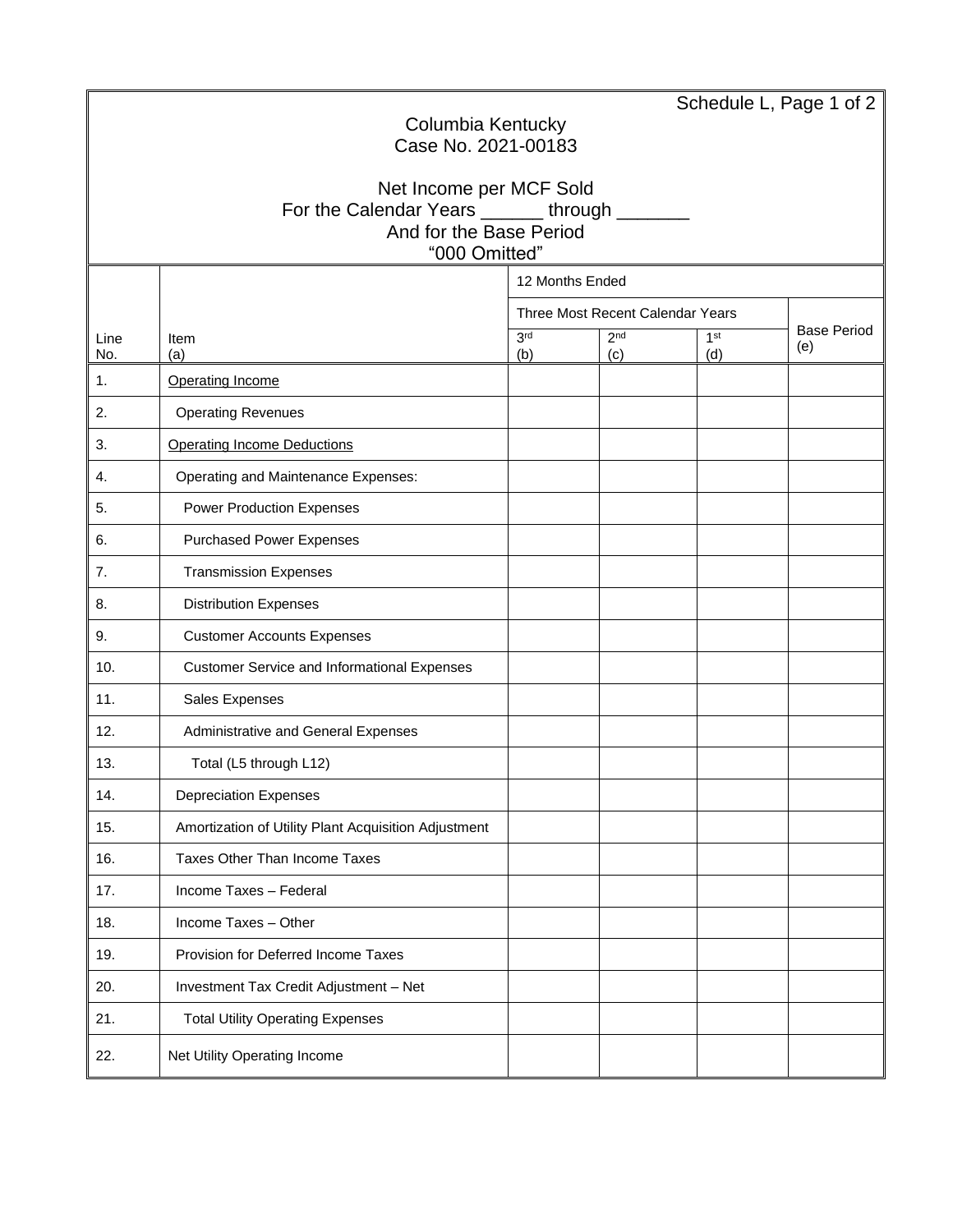|                   |                                                                       |                        |                                  |                        | Schedule L, Page 2 of 2 |  |  |  |  |
|-------------------|-----------------------------------------------------------------------|------------------------|----------------------------------|------------------------|-------------------------|--|--|--|--|
| Columbia Kentucky |                                                                       |                        |                                  |                        |                         |  |  |  |  |
|                   | Case No. 2021-00183                                                   |                        |                                  |                        |                         |  |  |  |  |
|                   | Net Income per MCF Sold                                               |                        |                                  |                        |                         |  |  |  |  |
|                   | For the Calendar Years ______through _____<br>And for the Base Period |                        |                                  |                        |                         |  |  |  |  |
|                   | "000 Omitted"                                                         |                        |                                  |                        |                         |  |  |  |  |
|                   |                                                                       |                        | 12 Months Ended                  |                        |                         |  |  |  |  |
|                   |                                                                       |                        | Three Most Recent Calendar Years |                        | Base                    |  |  |  |  |
| Line<br>No.       | Item<br>(a)                                                           | 3 <sup>rd</sup><br>(b) | 2 <sup>nd</sup><br>(c)           | 1 <sup>st</sup><br>(d) | Period<br>(e)           |  |  |  |  |
| 23.               | OTHER INCOME AND DEDUCTIONS                                           |                        |                                  |                        |                         |  |  |  |  |
| 24.               | Other Income:                                                         |                        |                                  |                        |                         |  |  |  |  |
| 25.               | NON-UTILITY OPERATING INCOME                                          |                        |                                  |                        |                         |  |  |  |  |
| 26.               | Equity in Earnings of Subsidiary Company                              |                        |                                  |                        |                         |  |  |  |  |
| 27.               | Interest and Dividend Income                                          |                        |                                  |                        |                         |  |  |  |  |
| 28.               | Allowance for Funds Used During Construction                          |                        |                                  |                        |                         |  |  |  |  |
| 29.               | Miscellaneous Non-operating Income                                    |                        |                                  |                        |                         |  |  |  |  |
| 30.               | Gain on Disposition of Property                                       |                        |                                  |                        |                         |  |  |  |  |
| 31.               | <b>Total Other Income</b>                                             |                        |                                  |                        |                         |  |  |  |  |
| 32.               | Other Income Deductions:                                              |                        |                                  |                        |                         |  |  |  |  |
| 33.               | Loss on Disposition of Property                                       |                        |                                  |                        |                         |  |  |  |  |
| 34.               | Miscellaneous Income Deductions                                       |                        |                                  |                        |                         |  |  |  |  |
| 35.               | Taxes Applicable to Other Income and Deductions:                      |                        |                                  |                        |                         |  |  |  |  |
| 36.               | Income Taxes and Investment Tax Credits                               |                        |                                  |                        |                         |  |  |  |  |
| 37.               | Taxes Other Than Income Taxes                                         |                        |                                  |                        |                         |  |  |  |  |
| 38.               | Total Taxes on Other Income and Deductions                            |                        |                                  |                        |                         |  |  |  |  |
| 39.               | Net Other Income and Deductions                                       |                        |                                  |                        |                         |  |  |  |  |
| 40.               | <b>INTEREST CHARGES</b>                                               |                        |                                  |                        |                         |  |  |  |  |
| 41.               | Interest on Long-Term Debt                                            |                        |                                  |                        |                         |  |  |  |  |
| 42.               | Interest on Short-Term Debt                                           |                        |                                  |                        |                         |  |  |  |  |
| 43.               | Amortization of Premium on Debt - Credit                              |                        |                                  |                        |                         |  |  |  |  |
| 44.               | Other Interest Expense                                                |                        |                                  |                        |                         |  |  |  |  |
| 45.               | <b>Total Interest Charges</b>                                         |                        |                                  |                        |                         |  |  |  |  |
| 46.               | Net Income                                                            |                        |                                  |                        |                         |  |  |  |  |
| 47.               | <b>MCF Sold</b>                                                       |                        |                                  |                        |                         |  |  |  |  |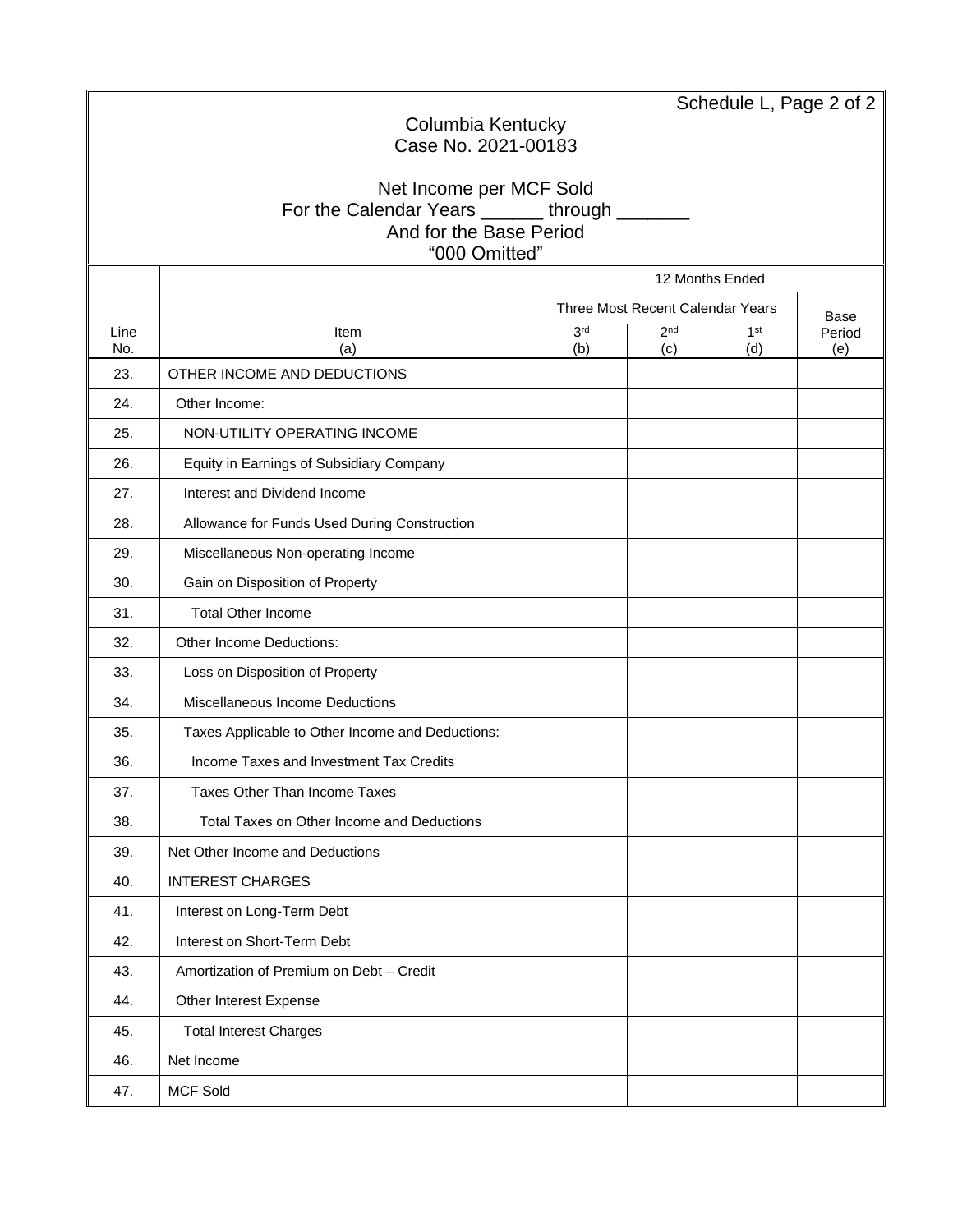|          |                                                                |             |                  |                      |                  | Schedule M                       |                  |  |  |  |
|----------|----------------------------------------------------------------|-------------|------------------|----------------------|------------------|----------------------------------|------------------|--|--|--|
|          | Columbia Kentucky<br>Case No. 2021-00183                       |             |                  |                      |                  |                                  |                  |  |  |  |
|          |                                                                |             |                  |                      |                  |                                  |                  |  |  |  |
|          | Comparative Operating Statistics - Gas Operations              |             |                  |                      |                  |                                  |                  |  |  |  |
|          | For the Calendar Years ______ through ______                   |             |                  |                      |                  |                                  |                  |  |  |  |
|          | (Total Company)                                                |             |                  |                      |                  |                                  |                  |  |  |  |
|          |                                                                |             |                  |                      |                  | Three Most Recent Calendar Years |                  |  |  |  |
| Line No. | Item                                                           |             | 3rd Year         | 2 <sup>nd</sup> Year |                  | 1 <sup>st</sup> Year             |                  |  |  |  |
|          | (a)                                                            | Cost<br>(b) | ℅<br>Inc.<br>(c) | Cost<br>(d)          | %<br>Inc.<br>(e) | Cost<br>(f)                      | %<br>Inc.<br>(g) |  |  |  |
| 1.       | Cost per MCF of Purchased Gas                                  |             |                  |                      |                  |                                  |                  |  |  |  |
| 2.       | Cost of Propane Gas per MCF Equivalent for Peak<br>Shaving     |             |                  |                      |                  |                                  |                  |  |  |  |
| 3.       | Cost per MCF of Gas Sold                                       |             |                  |                      |                  |                                  |                  |  |  |  |
| 4.       | Maintenance Cost per Transmission Mile                         |             |                  |                      |                  |                                  |                  |  |  |  |
| 5.       | Maintenance Cost per Distribution Mile                         |             |                  |                      |                  |                                  |                  |  |  |  |
| 6.       | Sales Promotion Expense per Customer                           |             |                  |                      |                  |                                  |                  |  |  |  |
| 7.       | Administration and General Expense per Customer                |             |                  |                      |                  |                                  |                  |  |  |  |
| 8.       | Wages and Salaries - Charged Expense - per Average<br>Employee |             |                  |                      |                  |                                  |                  |  |  |  |
| 9.       | <b>Depreciation Expense:</b>                                   |             |                  |                      |                  |                                  |                  |  |  |  |
| 10.      | Per \$100 of Average Gross Depreciable<br>Plant in Service     |             |                  |                      |                  |                                  |                  |  |  |  |
| 11.      | Rents:                                                         |             |                  |                      |                  |                                  |                  |  |  |  |
| 12.      | Per \$100 of Average Gross Plant in Service                    |             |                  |                      |                  |                                  |                  |  |  |  |
| 13.      | Property Taxes:                                                |             |                  |                      |                  |                                  |                  |  |  |  |
| 14.      | Per \$100 of Average Net Plant in Service                      |             |                  |                      |                  |                                  |                  |  |  |  |
| 15.      | Payroll Taxes:                                                 |             |                  |                      |                  |                                  |                  |  |  |  |
| 16.      | Per Average Employee whose Salary is<br>Charged to Expense     |             |                  |                      |                  |                                  |                  |  |  |  |
| 17.      | Interest Expense:                                              |             |                  |                      |                  |                                  |                  |  |  |  |
| 18.      | Per \$100 of Average Debt Outstanding                          |             |                  |                      |                  |                                  |                  |  |  |  |
| 19.      | Per \$100 of Average Plant Investment                          |             |                  |                      |                  |                                  |                  |  |  |  |
| 20.      | Per MCF Sold                                                   |             |                  |                      |                  |                                  |                  |  |  |  |
| 21.      | Meter Reading Expense per Meter                                |             |                  |                      |                  |                                  |                  |  |  |  |